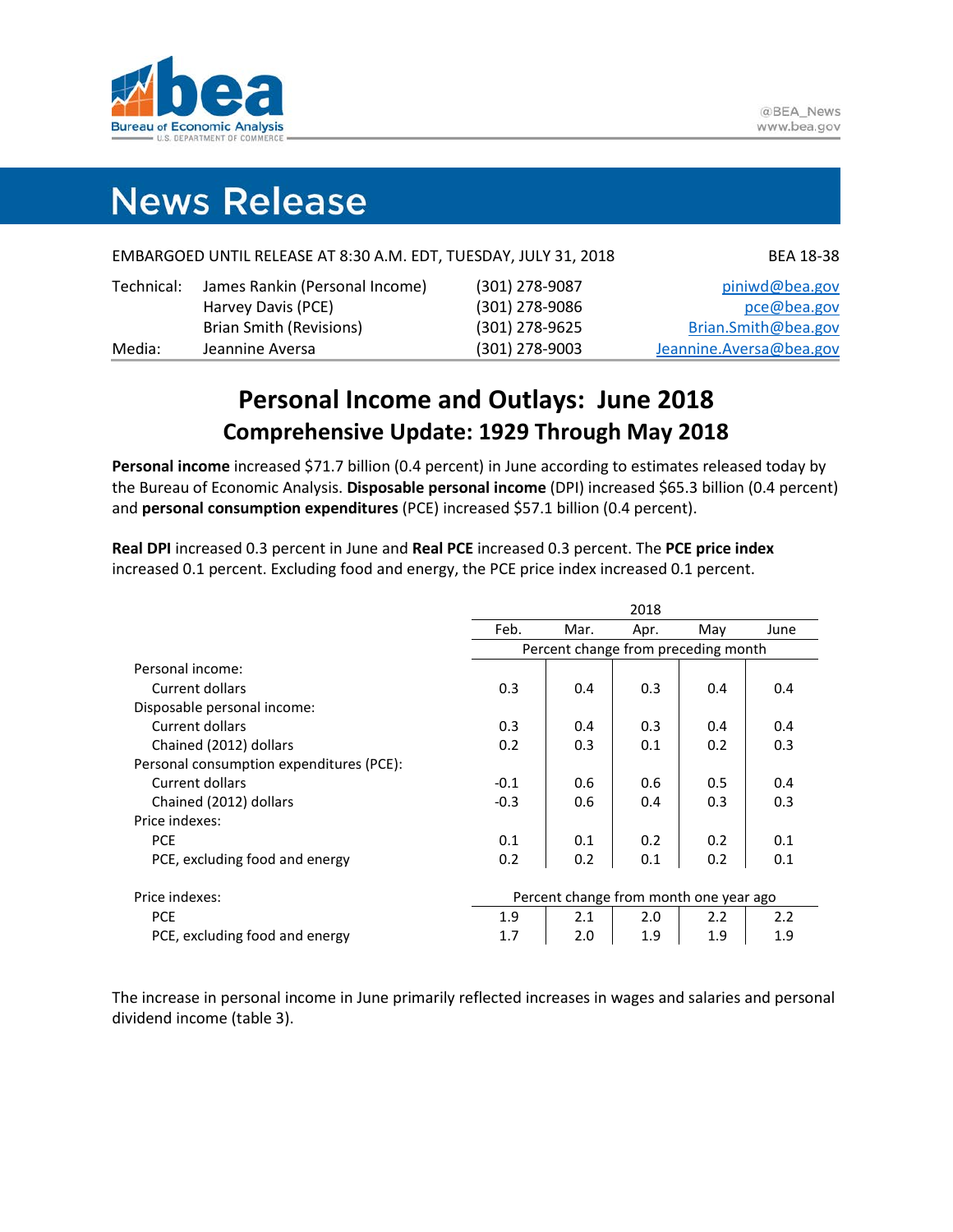

The \$39.7 billion increase in real PCE in June primarily reflected an increase of \$36.4 billion in spending for services. The largest contributor to the increase was spending for food services and accommodations (table 7). Spending for goods increased \$1.3 billion. Detailed information on monthly real PCE spending can be found i[n Table 2.3.6U.](https://bea.gov/iTable/iTableHtml.cfm?reqid=19&step=3&isuri=1&1910=x&0=-99&1921=underlying&1903=2015&1904=2015&1905=2017&1906=m&1911=0)

**Personal outlays** increased \$62.7 billion in June (table 3). **Personal saving** was \$1,049.7 billion in June and the **personal saving rate**, personal saving as a percentage of disposable personal income, was 6.8 percent (table 1).

# **Comprehensive Update of the National Income and Product Accounts**

The estimates released today also reflect the results of the 15th comprehensive update of the National Income and Product Accounts (NIPAs). The updated estimates reflec[t previously announced improvements,](https://www.bea.gov/scb/2018/04-april/0418-preview-2018-comprehensive-nipa-update.htm) and include the introduction of new not seasonally adjusted estimates for GDP, GDI and their major components. For more information, see th[e Technical](https://www.bea.gov/newsreleases/national/gdp/2018/pdf/tech2q18_adv.pdf) Note. Revised NIPA table stubs, initial results, and background materials are available on the [BEA Web site.](https://www.bea.gov/national/an1.htm)

# **Comprehensive Update of the National Income and Product Accounts**

Comprehensive updates of the National Income and Product Accounts (NIPAs), which are conducted about every five years, are an important part of BEA's regular process for improving and modernizing its accounts to keep pace with the ever-changing U.S. economy. Updates incorporate newly available and more comprehensive source data, as well as improved estimation methodologies. The timespan for this year's comprehensive update is 1929 through May 2018.

With the release of these updated statistics, most NIPA tables are available on BEA's Web site (www.bea.gov). A complete schedule of the table release plan is also available on BEA's Web site. An article describing the results will be published in the September 2018 issue of BEA's monthly journal, the *Survey of Current Business*.

# **Updates**

Revisions to annual estimates of personal income and outlays for 2013 through 2017 are shown in table 12. Revised and previously published monthly estimates of personal income, DPI, PCE, personal saving as a percentage of DPI, real DPI, and real PCE are shown in table 13. Revised and previously published annual and quarterly estimates are shown in table 14.

Personal income was revised up \$107.4 billion, or 0.8 percent in 2013; \$173.6 billion, or 1.2 percent in 2014; \$166.6 billion, or 1.1 percent in 2015; \$196.4 billion, or 1.2 percent in 2016; and \$401.9 billion, or 2.4 percent in 2017.

• For 2013, the revision to personal income primarily reflected a \$118.3 billion upward revision to nonfarm proprietors' income.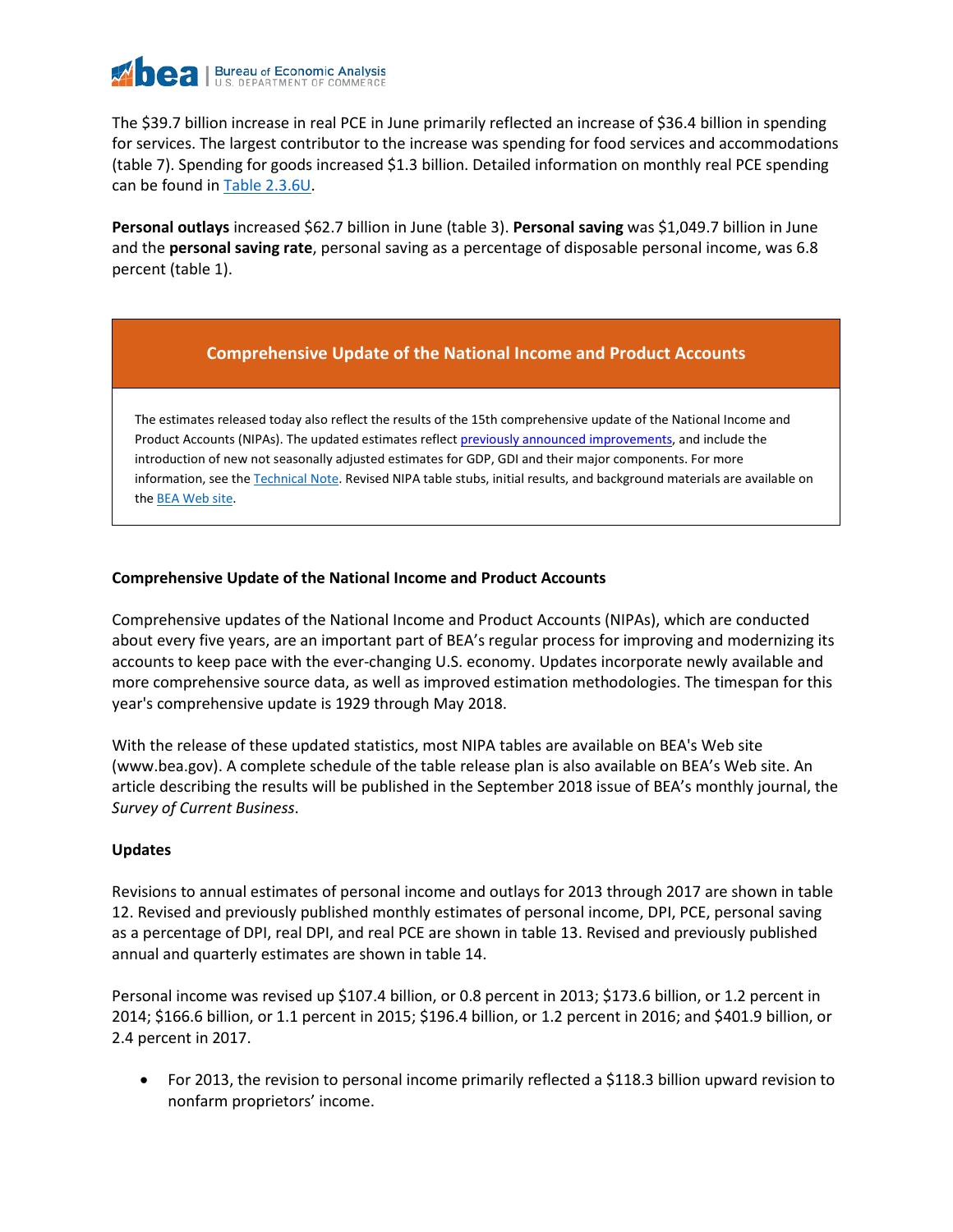

- For 2014, the revision to personal income primarily reflected a \$129.9 billion upward revision to nonfarm proprietors' income and a \$44.5 billion revision to personal interest income.
- For 2015, the revision to personal income primarily reflected a \$100.4 billion upward revision to nonfarm proprietors' income and a \$70.8 billion revision to personal interest income.
- For 2016, the revision to personal income primarily reflected a \$113.2 billion revision to personal dividend income and a \$83.1 billion revision to nonfarm proprietors' income.
- For 2017, the revision to personal income primarily reflected a \$143.3 billion revision to personal dividend income, a \$111.2 billion revision to nonfarm proprietors' income, a \$100.6 billion revision to wages and salaries, and a \$45.9 billion revision to personal interest income.

Revisions to nonfarm proprietors' income for 2007-2017 primarily reflect revisions to estimates of underreported income. Estimates of underreported income for nonfarm proprietors are revised based on newly available Internal Revenue Service (IRS) tax gap data, which is a component of the IRS' National Research Program. These adjustments to IRS source data are designed to correct for the effects of taxpayer underreporting. [Table 7.14](https://www.bea.gov/iTable/iTableHtml.cfm?reqid=19&step=3&isuri=1&1921=survey&1903=291) shows the adjustment for misreporting on income tax returns.

Revisions to personal dividend income in 2016 and 2017 primarily reflect the incorporation of newly available IRS Statistics of Income data.

The personal saving rate was revised up 1.4 percentage points to 6.4 percent in 2013, up 1.6 percentage points to 7.3 percent in 2014, up 1.5 percentage points to 7.6 percent in 2015, up 1.8 percentage points to 6.7 percent in 2016, and up 3.3 percentage points to 6.7 percent in 2017.

From 2012 to 2017, the average annual rate of growth of real disposable personal income was revised up 0.4 percentage point from 1.8 percent to 2.2 percent.

# **QCEW Included in the First Quarter of 2018**

BEA's data on wages and salaries for the first quarter of 2018 were based on expedited information from state employment offices across the country. BEA acknowledges and appreciates the special efforts by the Bureau of Labor Statistics, with the assistance of these state employment offices, in providing preliminary data from the Quarterly Census of Employment and Wages (QCEW) for the first quarter.

> Next release: August 30, 2018 at 8:30 A.M. EDT Personal Income and Outlays: July 2018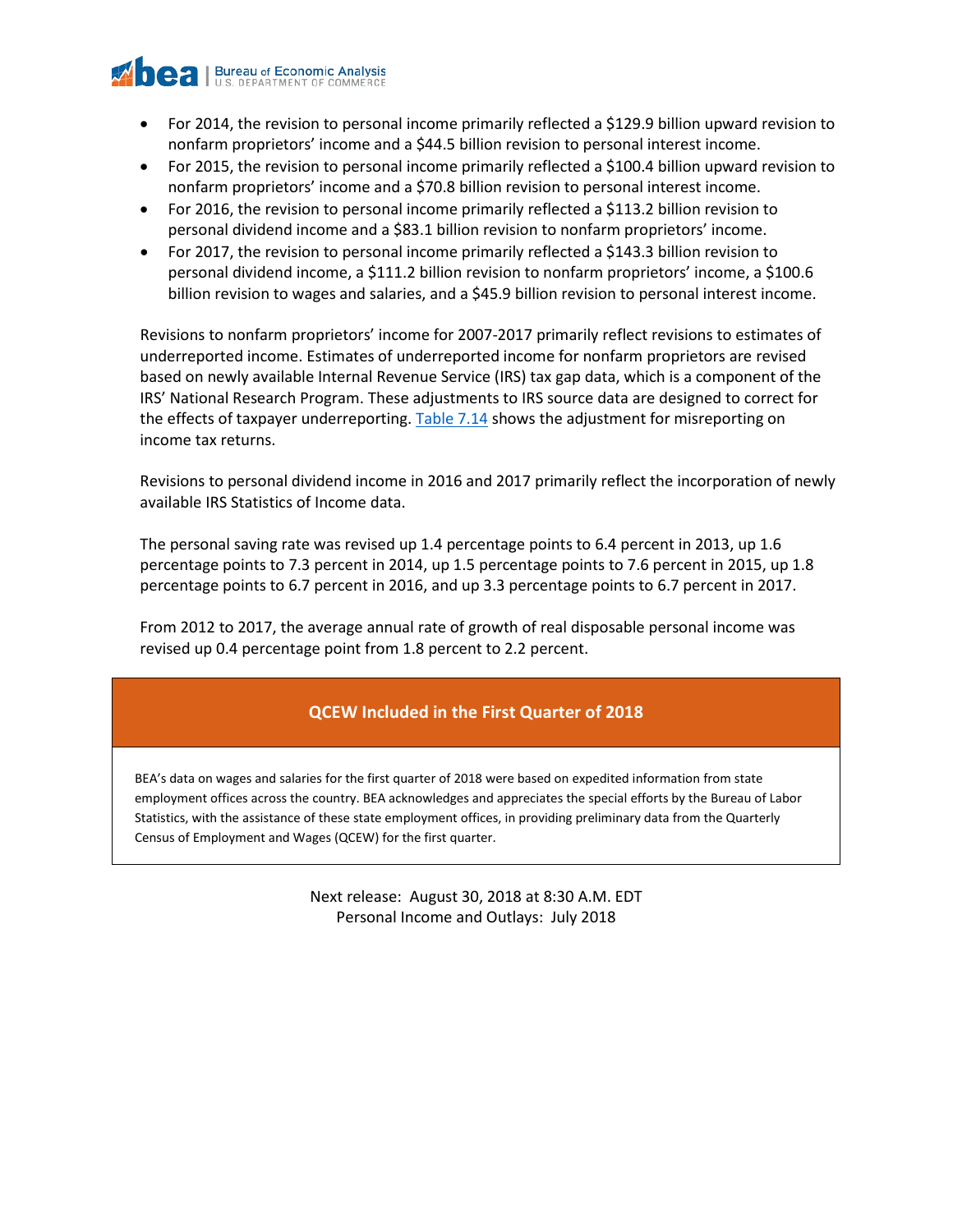

# **Additional Information**

#### **Resources**

Additional Resources available at [www.bea.gov](https://www.bea.gov/)**:**

- Stay informed about BEA developments by reading the BE[A blog,](https://blog.bea.gov/) signing up for BEA's email [subscription service,](https://www.bea.gov/_subscribe/) or following BEA on Twitter [@BEA\\_News.](https://www.twitter.com/BEA_News)
- Historical time series for these estimates can be accessed in BEA's [Interactive Data Application.](https://www.bea.gov/itable/)
- Access BEA data by registering for BEA's Data Application [Programming Interface](https://www.bea.gov/API/signup/index.cfm) (API).
- For more on BEA's statistics, see our monthly online journal, the *[Survey of Current Business](https://www.bea.gov/scb/index.htm)*.
- BEA'[s news release schedule](https://www.bea.gov/newsreleases/news_release_schedule.htm)
- [NIPA Handbook:](https://www.bea.gov/national/pdf/all-chapters.pdf) Concepts and Methods of the U.S. National Income and Product Accounts

#### **Definitions**

*Personal income* is the income received by, or on behalf of, all persons from all sources: from participation as laborers in production, from owning a home or business, from the ownership of financial assets, and from government and business in the form of transfers. It includes income from domestic sources as well as the rest of world. It does not include realized or unrealized capital gains or losses.

*Disposable personal income* is the income available to persons for spending or saving. It is equal to personal income less personal current taxes.

*Personal consumption expenditures* (PCE) is the value of the goods and services purchased by, or on the behalf of, "persons" who reside in the United States.

*Personal outlays* is the sum of PCE, personal interest payments, and personal current transfer payments.

*Personal saving* is personal income less personal outlays and personal current taxes.

The *personal saving rate* is personal saving as a percentage of disposable personal income.

*Current-dollar estimates* are valued in the prices of the period when the transactions occurred—that is, at "market value." Also referred to as "nominal estimates" or as "current-price estimates."

*Real values* are inflation-adjusted estimates—that is, estimates that exclude the effects of price changes.

For more definitions, see the **Glossary: National Income and** [Product Accounts.](https://www.bea.gov/national/pdf/glossary.pdf)

# **Statistical conventions**

*Annual rates.* Monthly and quarterly values are expressed at seasonally-adjusted annual rates (SAAR). Dollar changes are calculated as the difference between these SAAR values. For detail, see the FAQ "Why does BEA publish [estimates at annual rates?"](https://www.bea.gov/faq/index.cfm?faq_id=121)

*Month-to-month percent changes* are calculated from unrounded data and are not annualized.

*Quarter-to-quarter percent changes* are calculated from unrounded data and are displayed at annual rates. For detail, see the FAQ "How is average annual growth [calculated?](https://www.bea.gov/faq/index.cfm?faq_id=463)"

*Quantities and prices.* Quantities, or "real" volume measures, and prices are expressed as index numbers with a specified reference year equal to 100 (currently 2012). Quantity and price indexes are calculated using a Fisherchained weighted formula that incorporates weights from two adjacent periods (months for monthly data, quarters for quarterly data and annuals for annual data). For details on the calculation of quantity and price indexes, see Chapter 4: Estimating Methods in the [NIPA Handbook.](https://www.bea.gov/national/pdf/all-chapters.pdf)

*Chained-dollar values* are calculated by multiplying the quantity index by the current dollar value in the reference year (2012) and then dividing by 100. Percent changes calculated from real quantity indexes and chained-dollar levels are conceptually the same; any differences are due to rounding. Chained-dollar values are not additive because the relative weights for a given period differ from those of the reference year. In tables that display chained-dollar values, a "residual" line shows the difference between the sum of detailed chained-dollar series and its corresponding aggregate.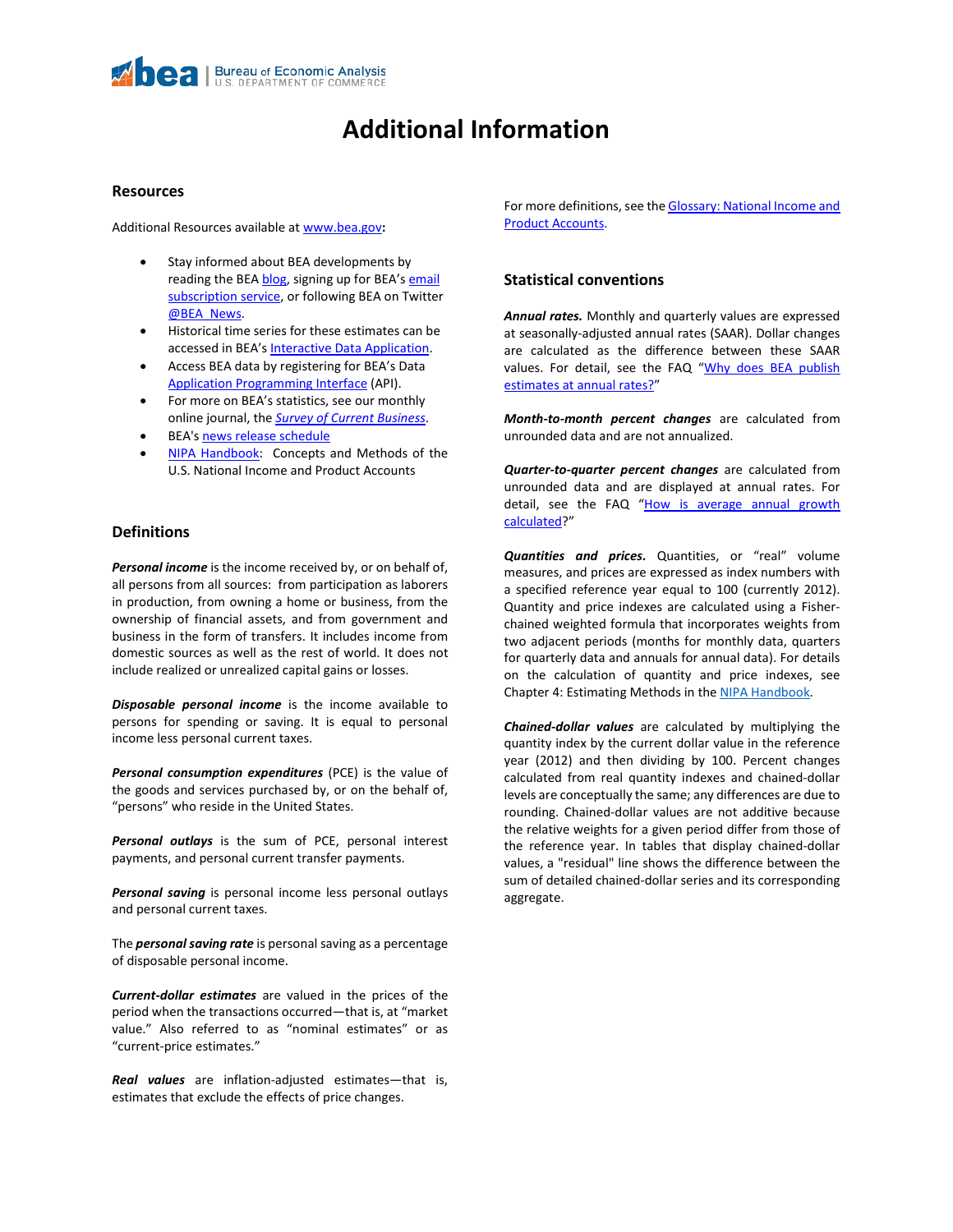

#### **List of Personal Income and Outlays News Release Tables**

- Table 1. Personal Income and Its Disposition (Months)
- Table 2. Personal Income and Its Disposition (Years and Quarters)
- Table 3. Personal Income and Its Disposition, Change From Preceding Period (Months)
- Table 4. Personal Income and Its Disposition, Change From Preceding Period (Years and Quarters)
- Table 5. Personal Income and Its Disposition, Percent Change From Preceding Period (Months)
- Table 6. Personal Income and Its Disposition, Percent Change From Preceding Period (Years and Quarters)
- Table 7. Real Personal Consumption Expenditures by Major Type of Product (Months)
- Table 8. Real Personal Consumption Expenditures by Major Type of Product (Years and Quarters)
- Table 9. Price Indexes for Personal Consumption Expenditures: Level and Percent Change From Preceding Period (Months)
- Table 10. Real Disposable Personal Income and Real Personal Consumption Expenditures: Percent Change From Month One Year Ago
- Table 11. Price Indexes for Personal Consumption Expenditures: Percent Change From Month One Year Ago
- Table 12. Revisions to Personal Income and Its Disposition
- Table 13. Changes in Personal Income and Related Measures: Comparisons with Previously Published Estimates (Months)
- Table 14. Changes in Personal Income and Related Measures: Comparisons with Previously Published Estimates (Years and Quarters)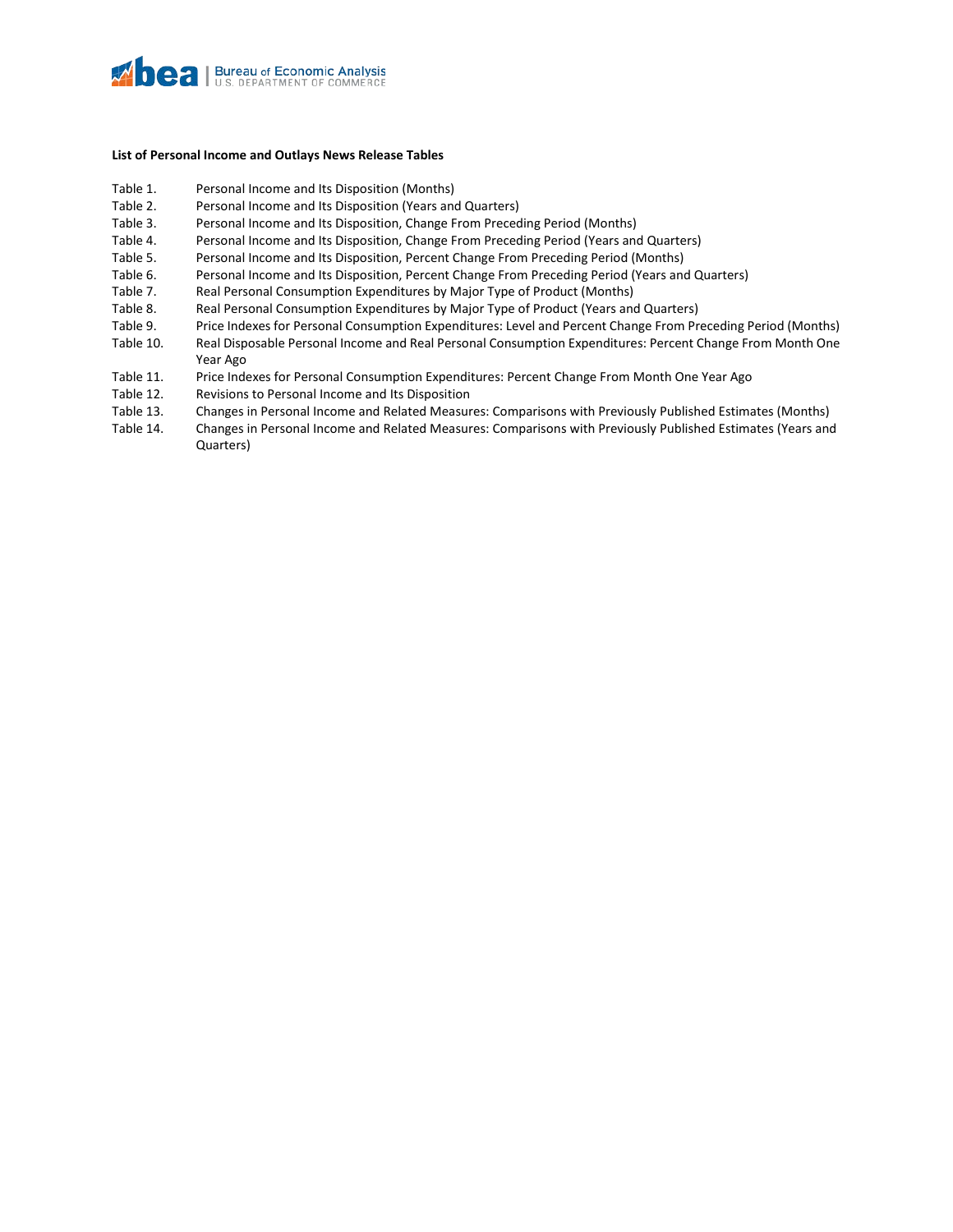#### **Table 1. Personal Income and Its Disposition (Months)**

[Billions of dollars]

|                |                                                      | Seasonally adjusted at annual rates |                |                |                |                |                |                |                   |                |
|----------------|------------------------------------------------------|-------------------------------------|----------------|----------------|----------------|----------------|----------------|----------------|-------------------|----------------|
| Line           |                                                      | 2017                                |                |                |                | 2018           |                |                |                   | Line           |
|                |                                                      | Nov.                                | Dec.           | Jan.           | Feb.           | March          | April          | May            | June <sup>p</sup> |                |
|                |                                                      | 17,101.2                            | 17,164.6       | 17,257.5       | 17,315.3       | 17,383.7       | 17,434.8       | 17,500.7       | 17,572.4          | $\mathbf{1}$   |
|                |                                                      | 10,569.4                            | 10,612.1       | 10,673.7       | 10,708.5       | 10,746.7       | 10,784.7       | 10,817.5       | 10,854.5          | $\overline{2}$ |
| 3              |                                                      | 8,588.9                             | 8,626.0        | 8,679.3        | 8,709.1        | 8,742.3        | 8,775.4        | 8,803.4        | 8,834.9           | $\mathsf 3$    |
| $\overline{a}$ |                                                      | 7,231.0                             | 7,266.6        | 7,318.0        | 7,345.7        | 7,377.7        | 7,408.3        | 7,432.5        | 7,458.8           | $\overline{4}$ |
| 5              |                                                      | 1,411.0                             | 1,415.4        | 1,435.6        | 1,457.0        | 1,460.7        | 1,473.4        | 1,470.5        | 1,477.8           | $\sf 5$        |
| 6              |                                                      | 856.0                               | 857.0          | 870.4          | 880.1          | 882.2          | 889.7          | 883.3          | 889.1             | 6              |
| $\overline{7}$ |                                                      | 5,820.1                             | 5,851.3        | 5,882.4        | 5,888.8        | 5,917.0        | 5,934.9        | 5,962.0        | 5,980.9           | $\overline{7}$ |
| 8              | Trade, transportation, and utilities                 | 1,328.4                             | 1,330.3        | 1,341.0        | 1,344.5        | 1,352.3        | 1,351.6        | 1,362.0        | 1,363.0           | 8              |
| 9              |                                                      | 4,491.6                             | 4,521.0        | 4,541.4        | 4,544.3        | 4,564.8        | 4,583.3        | 4,600.0        | 4,617.9           | $\mathsf g$    |
| 10             |                                                      | 1,357.9                             | 1,359.4        | 1,361.4        | 1,363.4        | 1,364.6        | 1,367.0        | 1,370.9        | 1,376.1           | 10             |
| 11             |                                                      | 1,980.5                             | 1,986.1        | 1,994.4        | 1,999.3        | 2,004.4        | 2,009.3        | 2,014.2        | 2,019.6           | 11             |
| 12             | Employer contributions for employee                  |                                     |                |                |                |                |                |                |                   |                |
|                |                                                      | 1,366.5                             | 1,369.6        | 1,373.4        | 1,376.3        | 1,379.1        | 1,381.9        | 1,385.0        | 1,388.3           | 12             |
| 13             | Employer contributions for government                |                                     |                |                |                |                |                |                |                   |                |
|                |                                                      | 614.0                               | 616.5          | 621.0          | 623.0          | 625.3          | 627.4          | 629.2          | 631.3             | 13             |
| 14             | Proprietors' income with inventory valuation and     |                                     |                |                |                |                |                |                |                   |                |
|                |                                                      | 1,532.9                             | 1,525.3        | 1,538.6        | 1,551.4        | 1,559.8        | 1,559.8        | 1,570.0        | 1,577.4           | 14             |
| 15             |                                                      | 35.8                                | 33.8           | 34.5           | 35.2           | 36.0           | 37.8           | 39.6           | 41.4              | 15             |
| 16             |                                                      | 1,497.1                             | 1,491.6        | 1,504.1        | 1,516.1        | 1,523.9        | 1,522.1        | 1,530.4        | 1,536.0           | 16             |
| 17             | Rental income of persons with capital consumption    |                                     |                |                |                |                |                |                |                   |                |
|                |                                                      | 746.3                               | 746.3          | 745.7          | 748.6          | 753.6          | 754.4          | 757.4          | 761.9             | 17             |
| 18             |                                                      | 2,692.4                             | 2,717.9        | 2,712.3        | 2,719.8        | 2,726.4        | 2,729.7        | 2,749.3        | 2,768.9           | 18             |
| 19             |                                                      | 1,578.6                             | 1,604.5        | 1,601.1        | 1,597.6        | 1,594.2        | 1,600.6        | 1,606.9        | 1,613.3           | 19             |
| 20             |                                                      | 1,113.8                             | 1,113.4        | 1,111.2        | 1,122.2        | 1,132.3        | 1,129.1        | 1,142.4        | 1,155.6           | 20             |
| 21             |                                                      | 2,877.5                             | 2,885.6        | 2,926.2        | 2,930.4        | 2,945.2        | 2,958.8        | 2,963.0        | 2,970.8           | 21             |
| 22             | Government social benefits to persons                | 2,821.5                             | 2,828.6        | 2,868.2        | 2,872.2        | 2,886.8        | 2,900.1        | 2,904.0        | 2,911.5           | 22             |
| 23             |                                                      | 931.2                               | 935.8          | 959.5          | 956.9          | 966.1          | 966.6          | 968.4          | 972.5             | 23             |
| 24             |                                                      | 706.7                               | 708.9          | 711.0          | 713.5          | 716.6          | 720.3          | 724.4          | 729.0             | 24             |
| 25             |                                                      | 582.4                               | 584.2          | 586.7          | 590.0          | 594.2          | 599.1          | 602.8          | 604.4             | 25             |
| 26             |                                                      | 28.1                                | 27.9           | 28.1           | 27.5           | 27.0           | 26.3           | 25.1           | 25.2              | 26             |
| 27             |                                                      | 102.1                               | 102.8          | 104.9          | 106.2          | 105.6          | 110.7          | 107.6          | 105.5             | 27             |
| 28             |                                                      | 471.1                               | 468.9          | 478.1          | 477.9          | 477.2          | 477.1          | 475.7          | 474.9             | 28             |
| 29             | Other current transfer receipts, from business (net) | 56.0                                | 57.0           | 58.0           | 58.2           | 58.5           | 58.8           | 59.0           | 59.3              | 29             |
|                | Less: Contributions for government social            |                                     |                |                |                |                |                |                |                   |                |
| 30             |                                                      | 1,317.3                             | 1,322.5        | 1,338.9        | 1,343.2        | 1,348.0        | 1,352.7        | 1,356.6        | 1,361.0           | 30             |
| 31             |                                                      | 2,070.7                             | 2,080.9        | 2,021.9        | 2,029.8        | 2,038.1        | 2,041.2        | 2,045.6        | 2,052.0           | 31             |
|                |                                                      | 15,030.5                            | 15,083.7       | 15,235.7       | 15,285.5       | 15,345.6       | 15,393.6       | 15,455.1       | 15,520.4          | 32             |
|                |                                                      | 14,102.1                            | 14,143.4       | 14,175.6       | 14,161.2       | 14,247.7       | 14,337.0       | 14,408.1       | 14,470.8          | 33             |
| 34             |                                                      | 13,598.5                            | 13,633.6       | 13,662.6       | 13,645.9       | 13,730.3       | 13,814.6       | 13,880.0       | 13,937.1          | 34             |
| 35             |                                                      | 4,267.4                             | 4,266.3        | 4,276.7        | 4,248.7        | 4,277.7        | 4,309.9        | 4,347.2        | 4,345.2           | 35             |
| 36<br>37       |                                                      | 1,453.2                             | 1,445.3        | 1,437.6        | 1,418.5        | 1,447.4        | 1,457.2        | 1,463.5        | 1,464.1           | 36<br>37       |
|                |                                                      | 2,814.3                             | 2,821.0        | 2,839.1        | 2,830.2        | 2,830.3        | 2,852.7        | 2,883.6        | 2,881.1           |                |
| 38             |                                                      | 9,331.0                             | 9,367.4        | 9,386.0        | 9,397.2        | 9,452.5        | 9,504.7        | 9,532.9        | 9,591.9           | 38             |
| 39<br>40       |                                                      | 305.7<br>197.9                      | 311.4<br>198.4 | 313.2<br>199.8 | 314.9<br>200.3 | 316.7<br>200.8 | 321.9<br>200.5 | 327.1<br>200.9 | 332.3<br>201.4    | 39<br>40       |
| 41             |                                                      | 109.0                               | 109.4          | 109.6          | 110.0          | 110.5          | 110.9          | 111.4          | 111.8             | 41             |
| 42             |                                                      | 89.0                                | 89.0           | 90.3           | 90.3           | 90.3           | 89.6           | 89.6           | 89.6              | 42             |
|                |                                                      | 928.4                               | 940.3          | 1.060.0        | 1.124.3        | 1.097.9        | 1.056.6        | 1.047.1        | 1.049.7           | 43             |
|                | Personal saving as a percentage of                   |                                     |                |                |                |                |                |                |                   |                |
| 44             |                                                      | 6.2                                 | 6.2            | 7.0            | 7.4            | 7.2            | 6.9            | 6.8            | 6.8               | 44             |
|                | Addenda:                                             |                                     |                |                |                |                |                |                |                   |                |
|                | Personal income excluding current transfer receipts, |                                     |                |                |                |                |                |                |                   |                |
| 45             |                                                      | 13,306.1                            | 13,338.5       | 13,343.6       | 13,374.9       | 13,418.0       | 13,424.1       | 13,455.2       | 13,500.6          | 45             |
|                | Disposable personal income:                          |                                     |                |                |                |                |                |                |                   |                |
| 46             |                                                      | 14,060.8                            | 14,090.2       | 14,185.6       | 14,212.2       | 14,261.0       | 14,275.0       | 14,304.3       | 14,350.1          | 46             |
|                | Per capita:                                          |                                     |                |                |                |                |                |                |                   |                |
| 47             |                                                      | 45,978                              | 46,114         | 46,554         | 46,685         | 46,845         | 46,966         | 47,126         | 47,297            | 47             |
| 48             |                                                      | 43,011                              | 43,077         | 43,346         | 43,407         | 43,534         | 43,553         | 43,617         | 43,730            | 48             |
|                |                                                      | 326,909                             | 327,097        | 327,265        | 327,418        | 327,584        | 327,763        | 327,951        | 328,150           | 49             |

p Preliminary

1. Includes actual employer contributions and actuarially imputed employer contributions to reflect benefits accrued by defined benefit pension plan participants through service to employers in the current period.

2. Social security benefits include old-age, survivors, and disability insurance benefits that are distributed from the federal old-age and survivors insurance trust fund and the disability insurance trust fund.

3. Medicare benefits include hospital and supplementary medical insurance benefits that are distributed from the federal hospital insurance trust fund and the supplementary medical insurance trust fund.

4. Consists of nonmortgage interest paid by households. Note that mortgage interest paid by households is an expense item in the calculation of rental income of persons.

5. The current-dollar measure is deflated by the implicit price deflator for personal consumption expenditures.

6. Population is the total population of the United States, including the Armed Forces overseas and the institutionalized population. The monthly estimate is the average of estimates for the first of the month and the first of the following month; the annual and quarterly estimates are averages of the monthly estimates.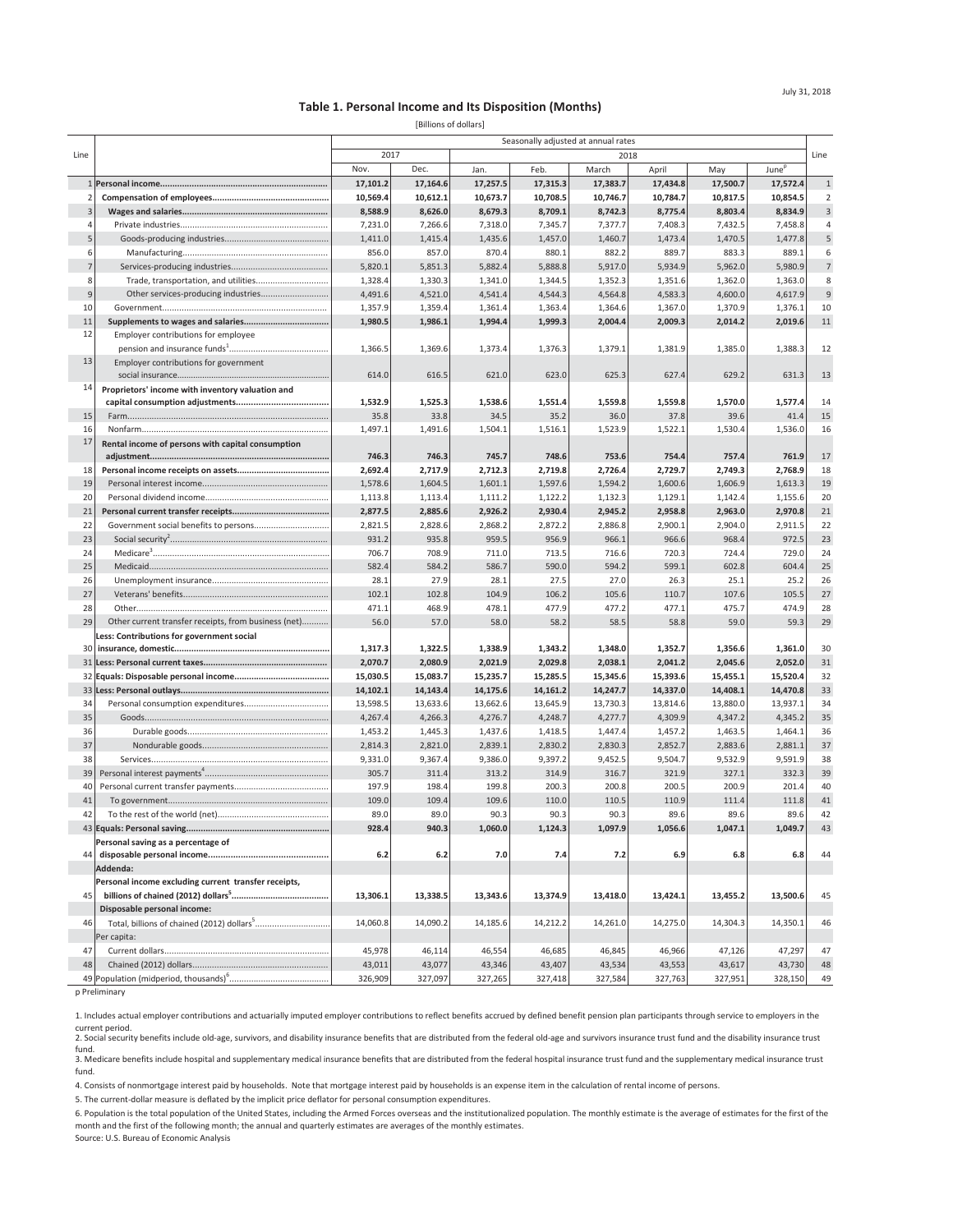#### **Table 2. Personal Income and Its Disposition (Years and Quarters)**

[Billions of dollars]

|                |                                                      |                   |          | Seasonally adjusted at annual rates |                |                   |          |          |                |                          |
|----------------|------------------------------------------------------|-------------------|----------|-------------------------------------|----------------|-------------------|----------|----------|----------------|--------------------------|
| Line           |                                                      | 2016              | 2017     |                                     | 2017           |                   |          | 2018     |                | Line                     |
|                |                                                      |                   |          | Q1                                  | Q <sub>2</sub> | Q <sub>3</sub>    | Q4       | Q1       | Q <sub>2</sub> |                          |
|                |                                                      | 16,125.1          | 16,830.9 | 16,604.4                            | 16,721.2       | 16,895.1          | 17,103.1 | 17,318.9 | 17,502.6       | $1\,$                    |
|                |                                                      | 9,956.2           | 10,407.2 | 10,249.2                            | 10,339.9       | 10,471.2          | 10,568.6 | 10,709.6 | 10,818.9       | $\overline{2}$           |
| $\overline{3}$ |                                                      | 8,080.7           | 8,453.8  | 8,325.0                             | 8,395.7        | 8,506.6           | 8,588.1  | 8,710.2  | 8,804.5        | $\mathsf 3$              |
| 4              |                                                      | 6,773.0           | 7,108.1  | 6,991.3                             | 7,054.3        | 7,156.3           | 7,230.4  | 7,347.1  | 7,433.2        | $\overline{4}$           |
| 5              |                                                      | 1,328.3           | 1,390.3  | 1,370.0                             | 1,380.4        | 1,400.7           | 1,410.3  | 1,451.1  | 1,473.9        | $\mathsf S$              |
| 6              |                                                      | 814.0             | 846.4    | 836.7                               | 841.8          | 851.2             | 855.9    | 877.6    | 887.4          | 6                        |
| $\overline{7}$ |                                                      | 5,444.7           | 5,717.8  | 5,621.3                             | 5,673.9        | 5,755.6           | 5,820.1  | 5,896.1  | 5,959.3        | $\overline{\phantom{a}}$ |
| 8              | Trade, transportation, and utilities                 | 1,262.0           | 1,313.5  | 1,300.0                             | 1,306.8        | 1,321.1           | 1,325.9  | 1,345.9  | 1,358.9        | 8                        |
| 9              | Other services-producing industries                  | 4,182.7           | 4,404.3  | 4,321.3                             | 4,367.2        | 4,434.5           | 4,494.2  | 4,550.1  | 4,600.4        | $\mathsf 9$              |
| 10             |                                                      | 1,307.7           | 1,345.7  | 1,333.7                             | 1,341.4        | 1,350.2           | 1,357.7  | 1,363.1  | 1,371.3        | 10                       |
| 11             |                                                      | 1,875.6           | 1,953.4  | 1,924.2                             | 1,944.2        | 1,964.6           | 1,980.5  | 1,999.4  | 2,014.4        | 11                       |
| 12             | Employer contributions for employee                  |                   |          |                                     |                |                   |          |          |                |                          |
|                |                                                      | 1,294.2           | 1,348.1  | 1,327.4                             | 1,342.7        | 1,355.7           | 1,366.4  | 1,376.3  | 1,385.0        | 12                       |
| 13             | Employer contributions for government                |                   |          |                                     |                |                   |          |          |                |                          |
|                |                                                      | 581.4             | 605.3    | 596.8                               | 601.5          | 608.8             | 614.0    | 623.1    | 629.3          | 13                       |
| 14             | Proprietors' income with inventory valuation and     |                   |          |                                     |                |                   |          |          |                |                          |
|                |                                                      | 1,419.3           | 1,500.9  | 1,475.1                             | 1,495.0        | 1,507.5           | 1,526.1  | 1,549.9  | 1,569.1        | 14                       |
| 15             |                                                      | 37.5              | 38.9     | 42.3                                | 41.5           | 36.4              | 35.4     | 35.2     | 39.6           | 15                       |
| 16             |                                                      | 1,381.8           | 1,462.0  | 1,432.9                             | 1,453.5        | 1,471.1           | 1,490.6  | 1,514.7  | 1,529.5        | 16                       |
| 17             | Rental income of persons with capital consumption    |                   |          |                                     |                |                   |          |          |                |                          |
|                |                                                      | 694.8             | 730.2    | 719.0                               | 724.4          | 732.0             | 745.3    | 749.3    | 757.9          | 17                       |
| 18             |                                                      | 2,516.6           | 2,631.6  | 2,607.4                             | 2,610.9        | 2,615.1           | 2,692.9  | 2,719.5  | 2,749.3        | 18                       |
| 19             |                                                      | 1,440.9           | 1,523.0  | 1,523.9                             | 1,490.9        | 1,500.1           | 1,577.2  | 1,597.6  | 1,606.9        | 19                       |
| 20             |                                                      | 1,075.7           | 1,108.6  | 1,083.5                             | 1,120.0        | 1,115.1           | 1,115.7  | 1,121.9  | 1,142.4        | 20                       |
| 21             |                                                      | 2,778.1           | 2,859.7  | 2,834.2                             | 2,841.6        | 2,875.3           | 2,887.6  | 2,933.9  | 2,964.2        | 21                       |
| 22             |                                                      | 2,717.4           | 2,804.0  | 2,777.4                             | 2,786.6        | 2,820.5           | 2,831.5  | 2,875.7  | 2,905.2        | 22                       |
| 23             |                                                      | 896.5             | 926.1    | 916.2                               | 922.8          | 929.8             | 935.5    | 960.8    | 969.2          | 23                       |
| 24             |                                                      | 662.2             | 695.3    | 683.1                               | 691.7          | 699.6             | 706.6    | 713.7    | 724.5          | 24                       |
| 25             |                                                      | 562.7             | 577.4    | 573.6                               | 569.3          | 583.6             | 583.2    | 590.3    | 602.1          | 25                       |
| 26             |                                                      | 31.7              | 29.1     | 30.4                                | 29.0           | 28.8              | 28.0     | 27.6     | 25.5           | 26                       |
| 27             |                                                      | 92.8              | 98.5     | 95.0                                | 97.4           | 99.8              | 102.0    | 105.6    | 107.9          | 27                       |
| 28             |                                                      | 471.6             | 477.6    | 479.1                               | 476.4          | 478.9             | 476.1    | 477.8    | 475.9          | 28                       |
| 29             | Other current transfer receipts, from business (net) | 60.7              | 55.7     | 56.9                                | 55.0           | 54.8              | 56.1     | 58.2     | 59.0           | 29                       |
|                | Less: Contributions for government social            |                   |          |                                     |                |                   |          |          |                |                          |
| 30             |                                                      | 1,239.9           | 1,298.6  | 1,280.5                             | 1,290.6        | 1,306.0           | 1,317.3  | 1,343.4  | 1,356.7        | 30                       |
| 31             |                                                      | 1,954.3           | 2,034.6  | 2,004.9                             | 2,014.2        | 2,048.5           | 2,070.9  | 2,029.9  | 2,046.3        | 31                       |
| 32             |                                                      | 14,170.9          | 14,796.3 | 14,599.6                            | 14,707.0       | 14,846.6          | 15,032.2 | 15,288.9 | 15,456.4       | 32                       |
| 33             |                                                      | 13,222.7          | 13,809.5 | 13,584.7                            | 13,716.7       | 13,853.3          | 14,083.3 | 14,194.8 | 14,405.3       | 33                       |
| 34             |                                                      | 12,766.9          | 13,321.4 | 13,114.1                            | 13,233.2       | 13,359.1          | 13,579.2 | 13,679.6 | 13,877.2       | 34                       |
| 35             |                                                      | 3,996.3           | 4,156.1  | 4,090.4                             | 4,117.1        | 4,166.0           | 4,250.9  | 4,267.7  | 4,334.1        | 35                       |
| 36             |                                                      | 1,346.6           | 1,406.5  | 1,375.6                             | 1,393.4        | 1,411.2           | 1,445.7  | 1,434.5  | 1,461.6        | 36                       |
| 37             |                                                      | 2,649.7           | 2,749.6  | 2,714.8                             | 2,723.7        | 2,754.8           | 2,805.2  | 2,833.2  | 2,872.5        | 37                       |
| 38             |                                                      | 8,770.6           | 9,165.3  | 9,023.7                             | 9,116.1        | 9,193.1           | 9,328.3  | 9,411.9  | 9,543.2        | 38                       |
| 39             |                                                      | 269.2             | 293.9    | 280.6                               | 288.7          | 300.0             | 306.1    | 314.9    | 327.1          | 39                       |
| 40             |                                                      | 186.5             | 194.2    | 190.0                               | 194.9          | 194.1             | 197.9    | 200.3    | 200.9          | 40                       |
| 41             |                                                      | 104.3             | 107.3    | 105.8                               | 106.7          | 107.8             | 109.0    | 110.0    | 111.3          | 41                       |
| 42             |                                                      | 82.3              | 86.9     | 84.2                                | 88.2           | 86.3              | 89.0     | 90.3     | 89.6           | 42                       |
| 43             | quals: Personal saving                               | 948.2             | 986.8    | 1.014.9                             | 990.2          | 993.4             | 948.9    | 1.094.1  | 1.051.1        | 43                       |
|                | Personal saving as a percentage of                   |                   |          |                                     |                |                   |          |          |                |                          |
| 44             |                                                      | 6.7               | 6.7      | 7.0                                 | 6.7            | 6.7               | 6.3      | 7.2      | 6.8            | 44                       |
|                | Addenda:                                             |                   |          |                                     |                |                   |          |          |                |                          |
|                | Personal income excluding current transfer receipts, |                   |          |                                     |                |                   |          |          |                |                          |
| 45             |                                                      | 12,804.8          | 13,171.4 | 13,049.4                            | 13,127.2       | 13,207.3          | 13,301.7 | 13,378.8 | 13,460.0       | 45                       |
|                | Disposable personal income:                          |                   |          |                                     |                |                   |          |          |                |                          |
| 46             |                                                      | 13,595.2          | 13,949.2 | 13,835.3                            | 13,909.8       | 13,986.2          | 14,065.9 | 14,219.6 | 14,309.8       | 46                       |
|                | Per capita:                                          |                   |          |                                     |                |                   |          |          |                |                          |
| 47             |                                                      | 43,782            | 45,390   | 44,907                              | 45,163         | 45,503            | 45,983   | 46,695   | 47,130         | 47                       |
| 48             |                                                      | 42,003<br>323,668 | 42,791   | 42,556                              | 42,715         | 42,866<br>326,276 | 43,027   | 43,429   | 43,634         | 48                       |
|                |                                                      |                   | 325,983  | 325,108                             | 325,640        |                   | 326,907  | 327,423  | 327,955        | 49                       |

1. Includes actual employer contributions and actuarially imputed employer contributions to reflect benefits accrued by defined benefit pension plan participants through service to employers in the

current period.<br>2. Social security benefits include old-age, survivors, and disability insurance benefits that are distributed from the federal old-age and survivors insurance trust fund and the disability insurance trust<br> 3. Medicare benefits include hospital and supplementary medical insurance benefits that are distributed from the federal hospital insurance trust fund and the supplementary medical insurance trust

fund.

4. Consists of nonmortgage interest paid by households. Note that mortgage interest paid by households is an expense item in the calculation of rental income of persons.

5. The current-dollar measure is deflated by the implicit price deflator for personal consumption expenditures.

6. Population is the total population of the United States, including the Armed Forces overseas and the institutionalized population. The monthly estimate is the average of estimates for the first of the month and the first of the following month; the annual and quarterly estimates are averages of the monthly estimates.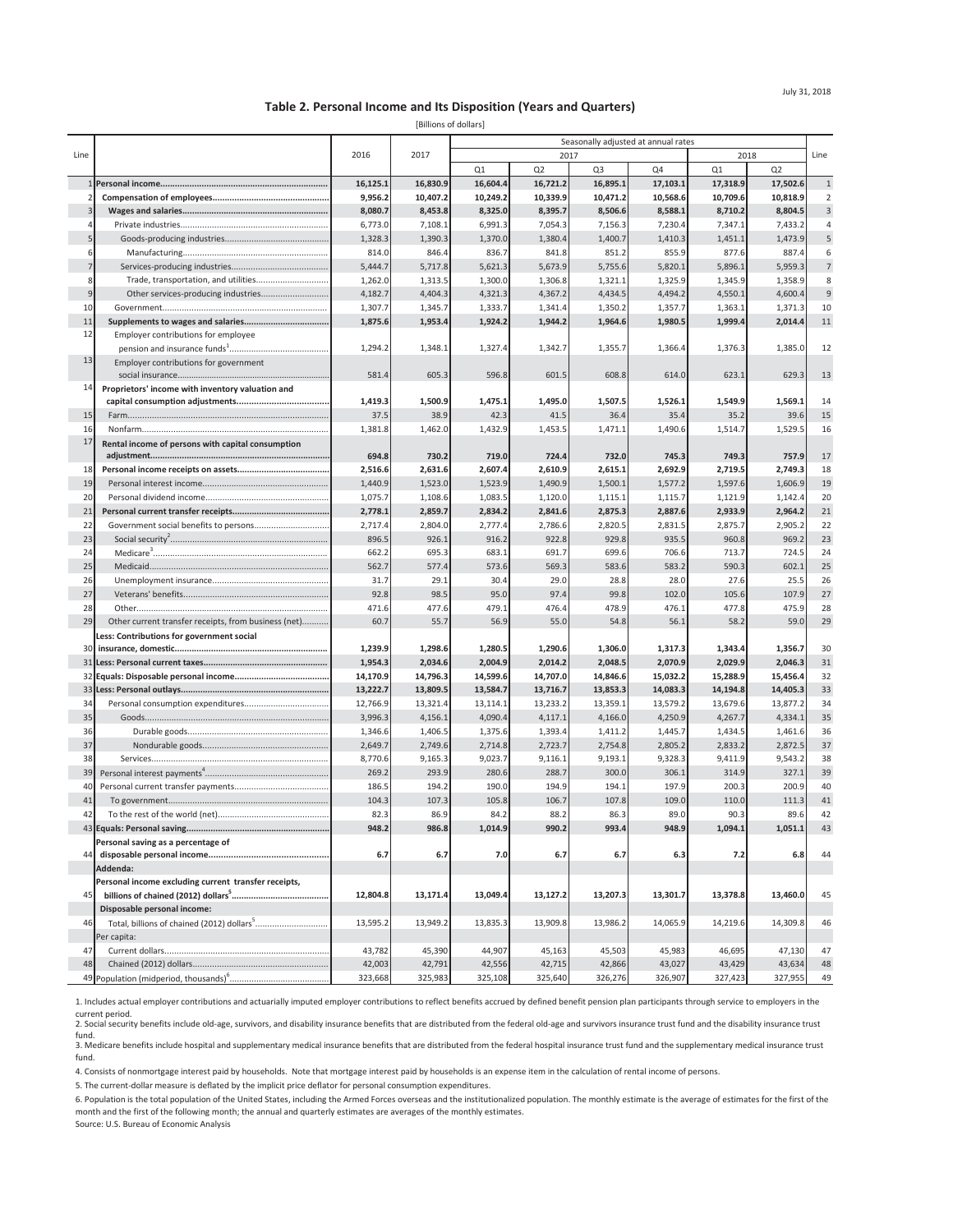#### **Table 3. Personal Income and Its Disposition, Change From Preceding Period (Months)**

[Billions of dollars]

|              |                                                      | Seasonally adjusted at annual rates |        |         |         |         |         |        |                   |                |
|--------------|------------------------------------------------------|-------------------------------------|--------|---------|---------|---------|---------|--------|-------------------|----------------|
| Line         |                                                      | 2017                                |        |         |         |         | 2018    |        |                   | Line           |
|              |                                                      | Nov.                                | Dec.   | Jan.    | Feb.    | March   | April   | May    | June <sup>p</sup> |                |
|              |                                                      | 57.9                                | 63.4   | 92.9    | 57.8    | 68.4    | 51.1    | 65.9   | 71.7              | $\mathbf{1}$   |
|              |                                                      | 45.2                                | 42.7   | 61.6    | 34.7    | 38.2    | 38.0    | 32.9   | 37.0              | $\overline{2}$ |
| 3            |                                                      | 39.5                                | 37.1   | 53.3    | 29.8    | 33.2    | 33.0    | 28.0   | 31.5              | $\overline{3}$ |
| $\Delta$     |                                                      | 37.3                                | 35.6   | 51.4    | 27.8    | 32.0    | 30.6    | 24.2   | 26.3              | $\overline{4}$ |
| 5            |                                                      | 6.3                                 | 4.4    | 20.2    | 21.4    | 3.7     | 12.7    | $-2.9$ | 7.3               | $\sf 5$        |
| 6            |                                                      | 1.2                                 | 1.1    | 13.3    | 9.8     | 2.1     | 7.5     | $-6.4$ | 5.8               | 6              |
|              |                                                      | 31.0                                | 31.2   | 31.1    | 6.4     | 28.3    | 17.9    | 27.1   | 18.9              | $\overline{7}$ |
| 8            | Trade, transportation, and utilities                 | 9.3                                 | 1.9    | 10.7    | 3.5     | 7.8     | $-0.7$  | 10.4   | 1.1               | 8              |
| $\mathbf{q}$ | Other services-producing industries                  | 21.7                                | 29.3   | 20.4    | 2.9     | 20.5    | 18.6    | 16.7   | 17.9              | $\overline{9}$ |
| 10           |                                                      | 2.1                                 | 1.5    | 2.0     | 2.0     | 1.2     | 2.4     | 3.8    | 5.2               | 10             |
| 11           |                                                      | 5.8                                 | 5.5    | 8.3     | 5.0     | 5.0     | 5.0     | 4.8    | 5.5               | 11             |
| 12           | Employer contributions for employee                  |                                     |        |         |         |         |         |        |                   |                |
|              |                                                      | 3.3                                 | 3.1    | 3.8     | 3.0     | 2.7     | 2.8     | 3.1    | 3.3               | 12             |
| 13           | Employer contributions for government                |                                     |        |         |         |         |         |        |                   |                |
|              |                                                      | 2.4                                 | 2.5    | 4.5     | 2.0     | 2.3     | 2.2     | 1.8    | 2.1               | 13             |
| 14           | Proprietors' income with inventory valuation and     |                                     |        |         |         |         |         |        |                   |                |
|              |                                                      | 12.9                                | $-7.6$ | 13.2    | 12.8    | 8.4     | 0.0     | 10.1   | 7.5               | 14             |
| 15           |                                                      | $-1.0$                              | $-2.0$ | 0.7     | 0.7     | 0.7     | 1.8     | 1.8    | 1.8               | 15             |
| 16           |                                                      | 13.9                                | $-5.5$ | 12.5    | 12.1    | 7.7     | $-1.8$  | 8.3    | 5.6               | 16             |
| 17           | Rental income of persons with capital consumption    |                                     |        |         |         |         |         |        |                   |                |
|              |                                                      | 3.0                                 | $-0.1$ | $-0.6$  | 2.9     | 5.0     | 0.8     | 3.0    | 4.4               | 17             |
| 18           |                                                      | 24.1                                | 25.5   | $-5.6$  | 7.5     | 6.7     | 3.3     | 19.6   | 19.5              | 18             |
| 19           |                                                      | 30.0                                | 25.9   | $-3.4$  | $-3.4$  | $-3.4$  | 6.4     | 6.4    | 6.4               | 19             |
| 20           |                                                      | $-6.0$                              | $-0.4$ | $-2.2$  | 10.9    | 10.1    | $-3.1$  | 13.3   | 13.1              | 20             |
| 21           |                                                      | $-22.1$                             | 8.1    | 40.6    | 4.2     | 14.8    | 13.6    | 4.2    | 7.8               | 21             |
| 22           |                                                      | $-22.8$                             | 7.1    | 39.6    | 4.0     | 14.6    | 13.3    | 3.9    | 7.5               | 22             |
| 23           |                                                      | $-8.4$                              | 4.6    | 23.7    | $-2.5$  | 9.1     | 0.5     | 1.8    | 4.1               | 23             |
| 24           |                                                      | 2.3                                 | 2.2    | 2.1     | 2.6     | 3.1     | 3.6     | 4.1    | 4.6               | 24             |
| 25           |                                                      | $-0.7$                              | 1.9    | 2.4     | 3.3     | 4.1     | 5.0     | 3.7    | 1.6               | 25             |
| 26           |                                                      | 0.0                                 | $-0.1$ | 0.2     | $-0.6$  | $-0.5$  | $-0.8$  | $-1.2$ | 0.1               | 26             |
| 27           |                                                      | 1.2                                 | 0.7    | 2.1     | 1.3     | $-0.6$  | 5.0     | $-3.1$ | $-2.1$            | 27             |
| 28           |                                                      | $-17.2$                             | $-2.1$ | 9.2     | $-0.2$  | $-0.7$  | $-0.1$  | $-1.4$ | $-0.8$            | 28             |
| 29           | Other current transfer receipts, from business (net) | 0.7                                 | 1.1    | 1.0     | 0.2     | 0.2     | 0.3     | 0.3    | 0.3               | 29             |
|              | Less: Contributions for government social            |                                     |        |         |         |         |         |        |                   |                |
| 30           |                                                      | 5.3                                 | 5.2    | 16.4    | 4.3     | 4.8     | 4.6     | 3.9    | 4.4               | 30             |
|              |                                                      | 9.7                                 | 10.2   | $-59.1$ | 8.0     | 8.2     | 3.1     | 4.4    | 6.4               | 31             |
|              |                                                      | 48.2                                | 53.3   | 151.9   | 49.8    | 60.2    | 47.9    | 61.6   | 65.3              | 32             |
|              |                                                      | 97.8                                | 41.3   | 32.2    | $-14.5$ | 86.5    | 89.3    | 71.1   | 62.7              | 33             |
| 34           |                                                      | 92.9                                | 35.1   | 29.0    | $-16.7$ | 84.3    | 84.3    | 65.4   | 57.1              | 34             |
| 35           |                                                      | 48.5                                | $-1.2$ | 10.4    | $-28.0$ | 29.1    | 32.1    | 37.3   | $-2.0$            | 35             |
| 36           |                                                      | 14.5                                | $-7.9$ | $-7.7$  | $-19.1$ | 28.9    | 9.8     | 6.4    | 0.6               | 36             |
| 37           |                                                      | 34.0                                | 6.7    | 18.1    | $-8.9$  | 0.1     | 22.4    | 30.9   | $-2.5$            | 37             |
| 38           |                                                      | 44.5                                | 36.3   | 18.6    | 11.3    | 55.3    | 52.2    | 28.1   | 59.1              | 38             |
| 39           |                                                      | 4.5                                 | 5.7    | 1.8     | 1.8     | 1.8     | 5.2     | 5.2    | 5.2               | 39             |
| 40           |                                                      | 0.4                                 | 0.5    | 1.4     | 0.5     | 0.4     | $-0.3$  | 0.4    | 0.4               | 40             |
| 41           |                                                      | 0.4                                 | 0.5    | 0.1     | 0.5     | 0.4     | 0.4     | 0.4    | 0.4               | 41             |
| 42           |                                                      | 0.0                                 | 0.0    | 1.3     | 0.0     | 0.0     | $-0.7$  | 0.0    | 0.0               | 42             |
|              |                                                      | $-49.6$                             | 12.0   | 119.7   | 64.3    | $-26.4$ | $-41.4$ | $-9.5$ | 2.6               | 43             |
|              | Addenda:                                             |                                     |        |         |         |         |         |        |                   |                |
| 44           | Personal income excluding current transfer receipts, |                                     |        |         |         |         |         |        |                   |                |
|              |                                                      | 45.5                                | 32.4   | 5.1     | 31.3    | 43.1    | 6.1     | 31.1   | 45.4              | 44             |
| 45           | Disposable personal income, billions of chained      |                                     |        |         |         |         |         |        |                   |                |
|              | $(2012)$ dollars <sup>5</sup> .                      | 14.0                                | 29.4   | 95.4    | 26.6    | 48.8    | 14.0    | 29.3   | 45.8              | 45             |

p Preliminary

1. Includes actual employer contributions and actuarially imputed employer contributions to reflect benefits accrued by defined benefit pension plan participants through service to employers in the

current period.<br>2. Social security benefits include old-age, survivors, and disability insurance benefits that are distributed from the federal old-age and survivors insurance trust fund and the disability insurance trust fund.

3. Medicare benefits include hospital and supplementary medical insurance benefits that are distributed from the federal hospital insurance trust fund and the supplementary medical insurance trust fund.

4. Consists of nonmortgage interest paid by households. Note that mortgage interest paid by households is an expense item in the calculation of rental income of persons.

5. The current-dollar measure is deflated by the implicit price deflator for personal consumption expenditures.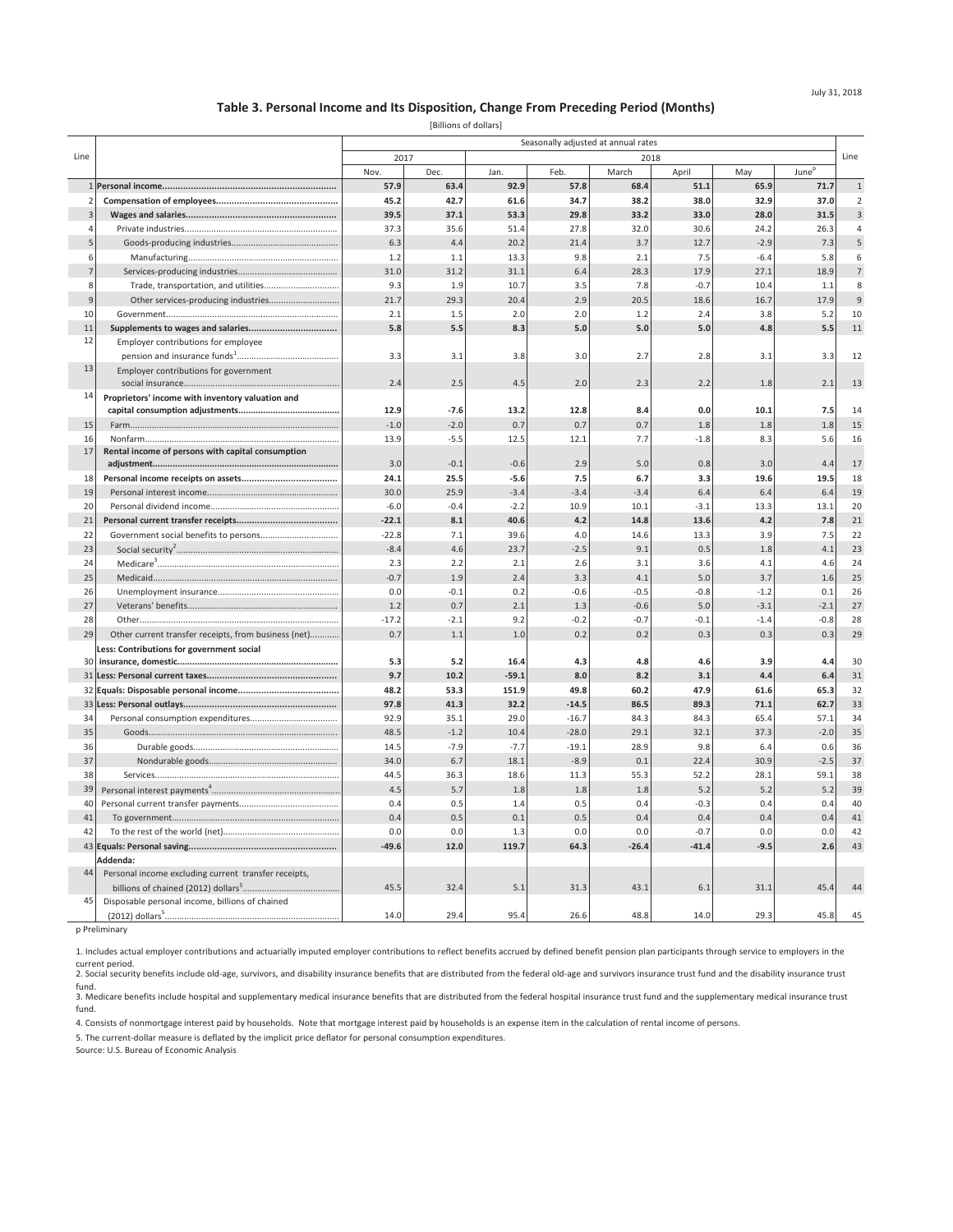#### **Table 4. Personal Income and Its Disposition, Change From Preceding Period (Years and Quarters)**

[Billions of dollars]

|                |                                                      |               |                | Seasonally adjusted at annual rates<br>2017<br>2017<br>2018 |             |                         |              |                 |              |                     |
|----------------|------------------------------------------------------|---------------|----------------|-------------------------------------------------------------|-------------|-------------------------|--------------|-----------------|--------------|---------------------|
| Line           |                                                      | 2016          |                |                                                             |             |                         |              |                 |              | Line                |
|                |                                                      | 405.6         |                | Q1<br>252.7                                                 | Q2<br>116.7 | Q <sub>3</sub><br>173.9 | Q4<br>208.0  | Q1<br>215.8     | Q2<br>183.8  | $\overline{1}$      |
| $\overline{2}$ |                                                      | 259.4         | 705.8<br>451.0 | 139.9                                                       | 90.7        | 131.3                   | 97.4         | 141.0           | 109.3        | $\overline{2}$      |
| $\overline{3}$ |                                                      | 226.3         | 373.2          | 115.4                                                       | 70.7        | 110.9                   | 81.5         | 122.1           | 94.3         | $\overline{3}$      |
| $\overline{4}$ |                                                      | 194.3         | 335.1          | 103.7                                                       | 63.0        | 102.0                   | 74.1         | 116.7           | 86.1         | $\overline{4}$      |
| 5              |                                                      | 21.3          | 62.0           | 23.2                                                        | 10.4        | 20.3                    | 9.6          | 40.8            | 22.8         | 5                   |
|                |                                                      |               |                |                                                             |             |                         |              |                 |              |                     |
| 6              |                                                      | 6.8           | 32.5           | 12.5<br>80.5                                                | 5.1<br>52.6 | 9.4<br>81.7             | 4.7          | 21.7            | 9.8<br>63.2  | 6<br>$\overline{7}$ |
| 8              |                                                      | 173.0<br>25.0 | 273.1<br>51.5  | 17.9                                                        | 6.7         | 14.4                    | 64.5         | 75.9<br>20.0    | 13.0         | 8                   |
| $\overline{9}$ | Trade, transportation, and utilities                 |               |                |                                                             |             |                         | 4.8          |                 |              | 9                   |
|                | Other services-producing industries                  | 148.0         | 221.6          | 62.6                                                        | 45.9        | 67.3                    | 59.7         | 55.9            | 50.3         |                     |
| 10             |                                                      | 31.9<br>33.1  | 38.1           | 11.8<br>24.5                                                | 7.7<br>19.9 | 8.9<br>20.4             | 7.4<br>15.9  | 5.5<br>18.9     | 8.2<br>15.0  | 10<br>11            |
| 11<br>12       | Employer contributions for employee                  |               | 77.8           |                                                             |             |                         |              |                 |              |                     |
|                |                                                      | 21.5          | 53.9           | 17.6                                                        | 15.3        | 13.0                    | 10.7         | 9.8             | 8.8          | 12                  |
| 13             |                                                      |               |                |                                                             |             |                         |              |                 |              |                     |
|                | Employer contributions for government                | 11.7          | 23.9           | 6.9                                                         | 4.7         | 7.4                     | 5.2          | 9.1             | 6.2          | 13                  |
| 14             |                                                      |               |                |                                                             |             |                         |              |                 |              |                     |
|                | Proprietors' income with inventory valuation and     | $-2.6$        | 81.6           | 36.5                                                        | 19.9        | 12.5                    | 18.6         | 23.8            | 19.2         | 14                  |
| 15             |                                                      | $-18.9$       | 1.4            | 11.3                                                        | $-0.7$      | $-5.2$                  | $-0.9$       | $-0.2$          | 4.4          | 15                  |
| 16             |                                                      | 16.4          | 80.2           | 25.3                                                        | 20.6        | 17.6                    | 19.5         | 24.0            | 14.8         | 16                  |
| 17             |                                                      |               |                |                                                             |             |                         |              |                 |              |                     |
|                | Rental income of persons with capital consumption    | 43.0          | 35.4           | 15.2                                                        | 5.4         | 7.7                     | 13.3         | 4.0             | 8.6          | 17                  |
| 18             |                                                      | 45.3          | 115.0          | 57.0                                                        | 3.5         | 4.2                     | 77.7         | 26.6            | 29.8         | 18                  |
| 19             |                                                      | 2.9           | 82.1           | 65.8                                                        | $-32.9$     | 9.2                     | 77.1         | 20.4            | 9.3          | 19                  |
| 20             |                                                      | 42.4          | 32.9           | $-8.8$                                                      | 36.5        | $-4.9$                  | 0.6          | 6.2             | 20.5         | 20                  |
| 21             |                                                      | 95.0          | 81.6           | 26.9                                                        | 7.4         | 33.6                    | 12.3         | 46.4            | 30.3         | 21                  |
| 22             |                                                      | 84.9          |                | 30.3                                                        |             | 33.9                    | 11.0         | 44.3            | 29.5         | 22                  |
|                |                                                      |               | 86.6           |                                                             | 9.3         |                         |              |                 |              |                     |
| 23             |                                                      | 24.7          | 29.6           | 10.2                                                        | 6.6         | 6.9                     | 5.7          | 25.3            | 8.4          | 23                  |
| 24             |                                                      | 28.2          | 33.1           | 9.2                                                         | 8.6         | 7.9                     | 7.1          | 7.1             | 10.8         | 24                  |
| 25             |                                                      | 26.8          | 14.7           | $-2.2$                                                      | $-4.3$      | 14.3                    | $-0.4$       | 7.1             | 11.8         | 25                  |
| 26             |                                                      | $-0.5$        | $-2.6$         | $-0.3$                                                      | $-1.4$      | $-0.2$                  | $-0.8$       | $-0.5$          | $-2.0$       | 26                  |
| 27             |                                                      | 3.0           | 5.7            | 1.3                                                         | 2.4         | 2.4                     | 2.2          | 3.6             | 2.4          | 27                  |
| 28             |                                                      | 2.8           | 6.0            | 12.0                                                        | $-2.7$      | 2.6                     | $-2.8$       | 1.7             | $-1.9$       | 28                  |
| 29             | Other current transfer receipts, from business (net) | 10.1          | $-5.0$         | $-3.4$                                                      | $-1.8$      | $-0.3$                  | 1.3          | 2.1             | 0.8          | 29                  |
| 30             | Less: Contributions for government social            |               |                |                                                             |             |                         |              |                 |              |                     |
|                |                                                      | 34.6          | 58.7<br>80.3   | 22.9<br>20.6                                                | 10.1<br>9.3 | 15.4<br>34.3            | 11.3<br>22.4 | 26.1<br>$-41.0$ | 13.4<br>16.3 | 30<br>31            |
|                |                                                      | 19.1          |                |                                                             |             |                         |              |                 |              |                     |
|                |                                                      | 386.5         | 625.5          | 232.1                                                       | 107.4       | 139.6                   | 185.6        | 256.8           | 167.5        | 32                  |
|                |                                                      | 482.5         | 586.8          | 131.1                                                       | 132.0       | 136.5                   | 230.0        | 111.5           | 210.5        | 33                  |
| 34             |                                                      | 472.4         | 554.5          | 124.7                                                       | 119.1       | 125.9                   | 220.1        | 100.4           | 197.6        | 34                  |
| 35             |                                                      | 76.6          | 159.8          | 41.5                                                        | 26.7        | 48.9                    | 84.9         | 16.8            | 66.4         | 35                  |
| 36             |                                                      | 40.0          | 59.9           | 6.8                                                         | 17.8        | 17.8                    | 34.5         | $-11.2$         | 27.1         | 36                  |
| 37             |                                                      | 36.6          | 99.9           | 34.7                                                        | 8.9         | 31.1                    | 50.4         | 28.0            | 39.2         | 37                  |
| 38             |                                                      | 395.7         | 394.7          | 83.2                                                        | 92.3        | 77.0                    | 135.2        | 83.6            | 131.3        | 38                  |
| 39             |                                                      | 8.3           | 24.6           | 4.9                                                         | 8.1         | 11.4                    | 6.1          | 8.8             | 12.2         | 39                  |
| 40             |                                                      | 1.8           | 7.7            | 1.5                                                         | 4.9         | $-0.8$                  | 3.9          | 2.4             | 0.6          | 40                  |
| 41             |                                                      | 2.4           | 3.0            | 0.7                                                         | 0.9         | 1.1                     | 1.2          | 1.0             | 1.3          | 41                  |
| 42             |                                                      | $-0.6$        | 4.7            | 0.8                                                         | 4.0         | $-1.9$                  | 2.6          | 1.3             | $-0.7$       | 42                  |
|                |                                                      | $-96.0$       | 38.6           | 101.0                                                       | $-24.6$     | 3.1                     | $-44.5$      | 145.2           | $-43.0$      | 43                  |
|                | Addenda:                                             |               |                |                                                             |             |                         |              |                 |              |                     |
| 44             | Personal income excluding current transfer receipts, |               |                |                                                             |             |                         |              |                 |              |                     |
|                |                                                      | 163.5         | 366.5          | 148.0                                                       | 77.8        | 80.2                    | 94.4         | 77.1            | 81.2         | 44                  |
| 45             | Disposable personal income, billions of chained      |               |                |                                                             |             |                         |              |                 |              |                     |
|                | $(2012)$ dollars <sup>5</sup> .                      | 228.6         | 354.0          | 150.0                                                       | 74.4        | 76.4                    | 79.7         | 153.7           | 90.2         | 45                  |

1. Includes actual employer contributions and actuarially imputed employer contributions to reflect benefits accrued by defined benefit pension plan participants through service to employers in the

current period.<br>2. Social security benefits include old-age, survivors, and disability insurance benefits that are distributed from the federal old-age and survivors insurance trust fund and the disability insurance trust

fund.<br>3. Medicare benefits include hospital and supplementary medical insurance benefits that are distributed from the federal hospital insurance trust fund and the supplementary medical insurance trust fund.

4. Consists of nonmortgage interest paid by households. Note that mortgage interest paid by households is an expense item in the calculation of rental income of persons.

5. The current-dollar measure is deflated by the implicit price deflator for personal consumption expenditures.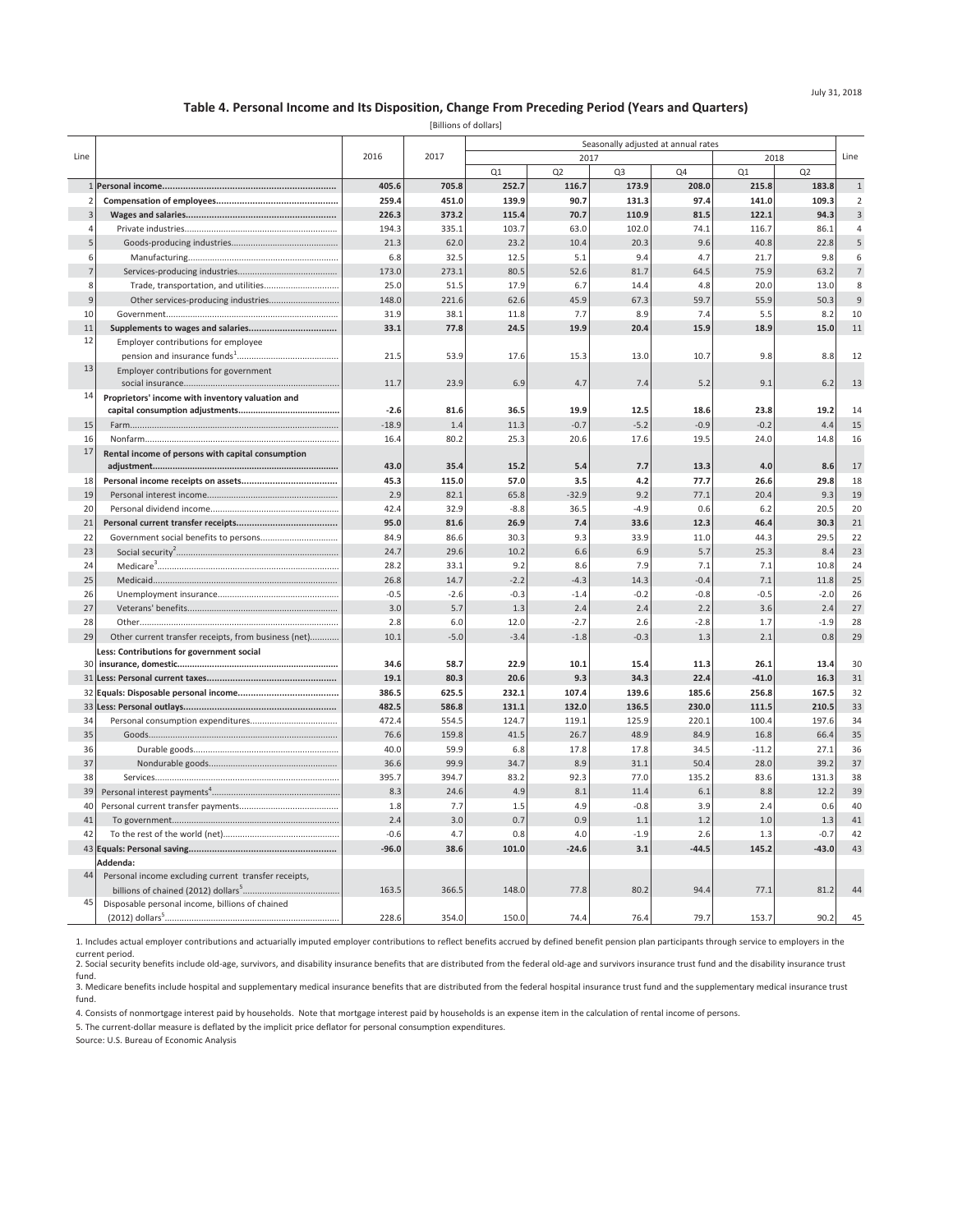# **Table 5. Personal Income and Its Disposition, Percent Change From Preceding Period (Months)**

|                 | Seasonally adjusted at monthly rates              |        |        |                                         |        |        |        |     |                   |      |
|-----------------|---------------------------------------------------|--------|--------|-----------------------------------------|--------|--------|--------|-----|-------------------|------|
| Line            |                                                   | 2017   |        |                                         |        | 2018   |        |     |                   | Line |
|                 |                                                   | Nov.   | Dec.   | Jan.                                    | Feb.   | March  | April  | May | June <sup>p</sup> |      |
|                 |                                                   |        |        | <b>Based on current-dollar measures</b> |        |        |        |     |                   |      |
|                 |                                                   | 0.3    | 0.4    | 0.5                                     | 0.3    | 0.4    | 0.3    | 0.4 | 0.4               |      |
|                 |                                                   | 0.4    | 0.4    | 0.6                                     | 0.3    | 0.4    | 0.4    | 0.3 | 0.3               |      |
| $\overline{3}$  |                                                   | 0.5    | 0.4    | 0.6                                     | 0.3    | 0.4    | 0.4    | 0.3 | 0.4               | 3    |
|                 |                                                   | 0.3    | 0.3    | 0.4                                     | 0.2    | 0.3    | 0.2    | 0.2 | 0.3               |      |
|                 | Proprietors' income with inventory valuation and  | 0.9    | $-0.5$ | 0.9                                     | 0.8    | 0.5    | 0.0    | 0.6 | 0.5               |      |
| 6               | Rental income of persons with capital consumption | 0.4    | 0.0    | $-0.1$                                  | 0.4    | 0.7    | 0.1    | 0.4 | 0.6               |      |
|                 |                                                   | 0.9    | 0.9    | $-0.2$                                  | 0.3    | 0.2    | 0.1    | 0.7 | 0.7               |      |
| 8               |                                                   | 1.9    | 1.6    | $-0.2$                                  | $-0.2$ | $-0.2$ | 0.4    | 0.4 | 0.4               |      |
| $\mathbf{q}$    |                                                   | $-0.5$ | 0.0    | $-0.2$                                  | 1.0    | 0.9    | $-0.3$ | 1.2 | 1.2               | 9    |
| 10              |                                                   | $-0.8$ | 0.3    | 1.4                                     | 0.1    | 0.5    | 0.5    | 0.1 | 0.3               | 10   |
| 11              | Less: Contributions for government social         | 0.4    | 0.4    | 1.2                                     | 0.3    | 0.4    | 0.3    | 0.3 | 0.3               | 11   |
|                 |                                                   | 0.5    | 0.5    | $-2.8$                                  | 0.4    | 0.4    | 0.2    | 0.2 | 0.3               | 12   |
|                 |                                                   | 0.3    | 0.4    | 1.0                                     | 0.3    | 0.4    | 0.3    | 0.4 | 0.4               | 13   |
|                 | Addenda:                                          |        |        |                                         |        |        |        |     |                   |      |
| 14              |                                                   | 0.7    | 0.3    | 0.2                                     | $-0.1$ | 0.6    | 0.6    | 0.5 | 0.4               | 14   |
| 15              |                                                   | 1.1    | 0.0    | 0.2                                     | $-0.7$ | 0.7    | 0.8    | 0.9 | 0.0               | 15   |
| 16              |                                                   | 1.0    | $-0.5$ | $-0.5$                                  | $-1.3$ | 2.0    | 0.7    | 0.4 | 0.0               | 16   |
| 17              |                                                   | 1.2    | 0.2    | 0.6                                     | $-0.3$ | 0.0    | 0.8    | 1.1 | $-0.1$            | 17   |
| 18              |                                                   | 0.5    | 0.4    | 0.2                                     | 0.1    | 0.6    | 0.6    | 0.3 | 0.6               | 18   |
|                 |                                                   |        |        | Based on chained (2012) dollar measures |        |        |        |     |                   |      |
| 19              | Real personal income excluding transfer receipts  | 0.3    | 0.2    | 0.0                                     | 0.2    | 0.3    | 0.0    | 0.2 | 0.3               | 19   |
| 20 <sup>1</sup> |                                                   | 0.1    | 0.2    | 0.7                                     | 0.2    | 0.3    | 0.1    | 0.2 | 0.3               | 20   |

p Preliminary

Source: U.S. Bureau of Economic Analysis

# **Table 6. Personal Income and Its Disposition, Percent Change From Preceding Period (Years and Quarters)**

July 31, 2018

|      | Table 6. Personal income and its Disposition, Percent Change From Preceding Period (Tears and Quarters) |        |                                         |        |                | Seasonally adjusted at annual rates |      |        |                |      |
|------|---------------------------------------------------------------------------------------------------------|--------|-----------------------------------------|--------|----------------|-------------------------------------|------|--------|----------------|------|
| Line |                                                                                                         | 2016   | 2017                                    |        |                | 2017                                |      | 2018   |                | Line |
|      |                                                                                                         |        |                                         | Q1     | Q <sub>2</sub> | Q <sub>3</sub>                      | Q4   | Q1     | Q <sub>2</sub> |      |
|      |                                                                                                         |        | <b>Based on current-dollar measures</b> |        |                |                                     |      |        |                |      |
|      |                                                                                                         | 2.6    | 4.4                                     | 6.3    | 2.8            | 4.2                                 | 5.0  | 5.1    | 4.3            |      |
|      |                                                                                                         | 2.7    | 4.5                                     | 5.7    | 3.6            | 5.2                                 | 3.8  | 5.4    | 4.1            |      |
| 3    |                                                                                                         | 2.9    | 4.6                                     | 5.7    | 3.4            | 5.4                                 | 3.9  | 5.8    | 4.4            |      |
|      |                                                                                                         | 1.8    | 4.1                                     | 5.3    | 4.2            | 4.3                                 | 3.3  | 3.9    | 3.0            |      |
|      | Proprietors' income with inventory valuation and                                                        |        |                                         |        |                |                                     |      |        |                |      |
|      |                                                                                                         | $-0.2$ | 5.8                                     | 10.5   | 5.5            | 3.4                                 | 5.0  | 6.4    | 5.0            |      |
|      | Rental income of persons with capital consumption                                                       |        |                                         |        |                |                                     |      |        |                |      |
|      |                                                                                                         | 6.6    | 5.1                                     | 8.9    | 3.0            | 4.3                                 | 7.4  | 2.2    | 4.7            |      |
|      |                                                                                                         | 1.8    | 4.6                                     | 9.2    | 0.5            | 0.6                                 | 12.4 | 4.0    | 4.5            |      |
|      |                                                                                                         | 0.2    | 5.7                                     | 19.3   | $-8.4$         | 2.5                                 | 22.2 | 5.3    | 2.4            |      |
| 9    |                                                                                                         | 4.1    | 3.1                                     | $-3.2$ | 14.2           | $-1.8$                              | 0.2  | 2.2    | 7.5            |      |
| 10   |                                                                                                         | 3.5    | 2.9                                     | 3.9    | 1.1            | 4.8                                 | 1.7  | 6.6    | 4.2            | 10   |
| 11   | Less: Contributions for government social                                                               |        |                                         |        |                |                                     |      |        |                |      |
|      |                                                                                                         | 2.9    | 4.7                                     | 7.5    | 3.2            | 4.8                                 | 3.5  | 8.2    | 4.0            | 11   |
|      |                                                                                                         | 1.0    | 4.1                                     | 4.2    | 1.9            | 7.0                                 | 4.4  | $-7.7$ | 3.3            | 12   |
|      |                                                                                                         | 2.8    | 4.4                                     | 6.6    | 3.0            | 3.9                                 | 5.1  | 7.0    | 4.5            | 13   |
|      | Addenda:                                                                                                |        |                                         |        |                |                                     |      |        |                |      |
| 14   |                                                                                                         | 3.8    | 4.3                                     | 3.9    | 3.7            | 3.9                                 | 6.8  | 3.0    | 5.9            | 14   |
| 15   |                                                                                                         | 2.0    | 4.0                                     | 4.2    | 2.6            | 4.8                                 | 8.4  | 1.6    | 6.4            | 15   |
|      |                                                                                                         | 3.1    |                                         |        | 5.3            |                                     |      | $-3.1$ |                | 16   |
| 16   |                                                                                                         |        | 4.4                                     | 2.0    |                | 5.2                                 | 10.1 |        | 7.8            |      |
| 17   |                                                                                                         | 1.4    | 3.8                                     | 5.3    | 1.3            | 4.6                                 | 7.5  | 4.1    | 5.7            | 17   |
| 18   |                                                                                                         | 4.7    | 4.5                                     | 3.8    | 4.2            | 3.4                                 | 6.0  | 3.6    | 5.7            | 18   |
|      |                                                                                                         |        | Based on chained (2012) dollar measures |        |                |                                     |      |        |                |      |
| 19   | Real personal income excluding transfer receipts                                                        | 1.3    | 2.9                                     | 4.7    | 2.4            | 2.5                                 | 2.9  | 2.3    | 2.4            | 19   |
| 20   |                                                                                                         | 1.7    | 2.6                                     | 4.5    | 2.2            | 2.2                                 | 2.3  | 4.4    | 2.6            | 20   |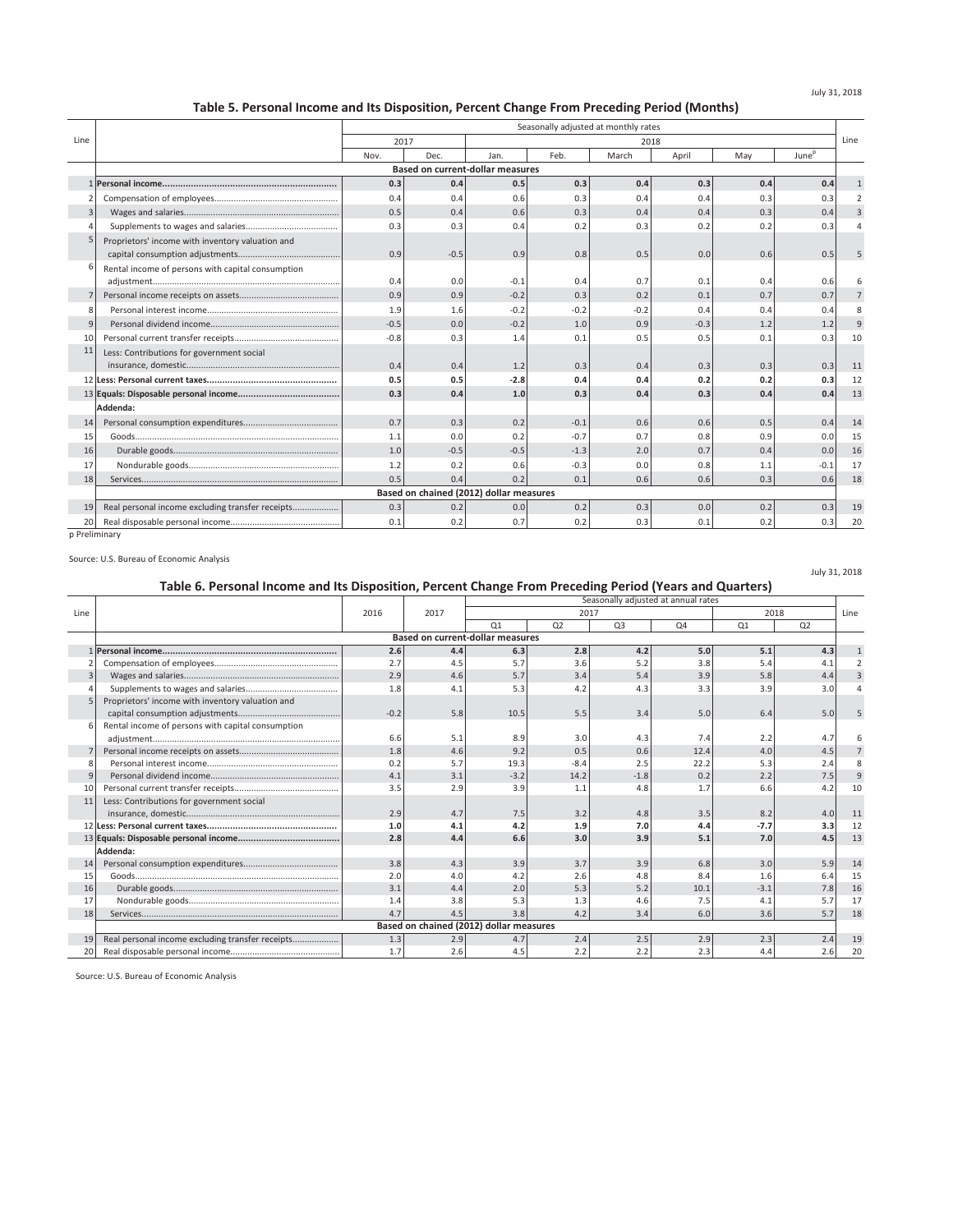# **Table 7. Real Personal Consumption Expenditures by Major Type of Product (Months)**

| Line |                                                                                                         | 2017                                                                    |          |          |          | 2018     |          |          |                   | Line |  |
|------|---------------------------------------------------------------------------------------------------------|-------------------------------------------------------------------------|----------|----------|----------|----------|----------|----------|-------------------|------|--|
|      |                                                                                                         | Nov.                                                                    | Dec.     | Jan.     | Feb.     | March    | April    | Mav      | June <sup>p</sup> |      |  |
|      |                                                                                                         | Billions of chained (2012) dollars, seasonally adjusted at annual rates |          |          |          |          |          |          |                   |      |  |
|      |                                                                                                         | 12,721.2                                                                | 12,735.6 | 12,721.0 | 12,687.8 | 12,759.8 | 12,810.8 | 12,846.5 | 12,886.2          |      |  |
|      |                                                                                                         | 4,498.0                                                                 | 4,498.1  | 4,476.3  | 4,453.0  | 4,501.7  | 4,518.8  | 4,552.7  | 4,553.9           |      |  |
|      |                                                                                                         | 1,646.4                                                                 | 1,639.6  | 1,626.8  | 1,611.8  | 1,646.1  | 1,656.6  | 1,666.1  | 1,672.0           |      |  |
|      |                                                                                                         | 2,862.5                                                                 | 2,868.8  | 2,859.2  | 2,850.1  | 2,866.4  | 2,873.7  | 2,897.7  | 2,893.7           |      |  |
|      |                                                                                                         | 8,248.8                                                                 | 8,262.3  | 8,266.7  | 8,254.9  | 8,282.2  | 8,316.0  | 8,321.5  | 8,357.8           |      |  |
|      | Change from preceding period in billions of chained (2012) dollars, seasonally adjusted at annual rates |                                                                         |          |          |          |          |          |          |                   |      |  |
|      |                                                                                                         | 58.9                                                                    | 14.4     | $-14.6$  | $-33.2$  | 72.0     | 51.0     | 35.7     | 39.7              |      |  |
|      |                                                                                                         | 42.5                                                                    | 0.1      | $-21.8$  | $-23.4$  | 48.7     | 17.1     | 33.8     | 1.3               |      |  |
| 8    |                                                                                                         | 22.6                                                                    | $-6.9$   | $-12.7$  | $-15.1$  | 34.4     | 10.4     | 9.6      | 5.9               |      |  |
|      |                                                                                                         | 20.7                                                                    | 6.3      | $-9.6$   | $-9.1$   | 16.3     | 7.2      | 24.0     | $-4.0$            |      |  |
| 10   |                                                                                                         | 20.0                                                                    | 13.5     | 4.4      | $-11.8$  | 27.3     | 33.8     | 5.5      | 36.4              | 10   |  |
|      | Percent change from preceding period in chained (2012) dollars, seasonally adjusted at monthly rates    |                                                                         |          |          |          |          |          |          |                   |      |  |
|      |                                                                                                         | 0.5                                                                     | 0.1      | $-0.1$   | $-0.3$   | 0.6      | 0.4      | 0.3      | 0.3               | 11   |  |
| 12   |                                                                                                         | 1.0                                                                     | 0.0      | $-0.5$   | $-0.5$   | 1.1      | 0.4      | 0.7      | 0.0               | 12   |  |
| 13   |                                                                                                         | 1.4                                                                     | $-0.4$   | $-0.8$   | $-0.9$   | 2.1      | 0.6      | 0.6      | 0.4               | 13   |  |
| 14   |                                                                                                         | 0.7                                                                     | 0.2      | $-0.3$   | $-0.3$   | 0.6      | 0.3      | 0.8      | $-0.1$            | 14   |  |
| 15   |                                                                                                         | 0.2                                                                     | 0.2      | 0.1      | $-0.1$   | 0.3      | 0.4      | 0.1      | 0.4               | 15   |  |

p Preliminary

Source: U.S. Bureau of Economic Analysis

# **Table 8. Real Personal Consumption Expenditures by Major Type of Product (Years and Quarters)**

July 31, 2018

|      | . while or rider receiver corrowing even experimented by major rights or riceway (rowing with specific |          |                                                                |                |                |                                     |                |                |                |      |  |  |  |
|------|--------------------------------------------------------------------------------------------------------|----------|----------------------------------------------------------------|----------------|----------------|-------------------------------------|----------------|----------------|----------------|------|--|--|--|
|      |                                                                                                        |          |                                                                |                |                | Seasonally adjusted at annual rates |                |                |                |      |  |  |  |
| Line |                                                                                                        | 2016     | 2017                                                           |                | 2017           |                                     |                |                | 2018           | Line |  |  |  |
|      |                                                                                                        |          |                                                                | Q <sub>1</sub> | Q <sub>2</sub> | Q <sub>3</sub>                      | Q <sub>4</sub> | Q <sub>1</sub> | Q <sub>2</sub> |      |  |  |  |
|      |                                                                                                        |          | Billions of chained (2012) dollars                             |                |                |                                     |                |                |                |      |  |  |  |
|      |                                                                                                        | 12,248.2 | 12,558.7                                                       | 12,427.6       | 12,515.9       | 12,584.9                            | 12,706.4       | 12,722.8       | 12,847.8       |      |  |  |  |
|      |                                                                                                        | 4,236.1  | 4,391.9                                                        | 4,307.3        | 4,366.0        | 4,410.2                             | 4,483.9        | 4,477.0        | 4,541.8        |      |  |  |  |
|      |                                                                                                        | 1,476.8  | 1,577.9                                                        | 1,527.2        | 1,559.2        | 1,588.6                             | 1,636.6        | 1,628.2        | 1,664.9        | 3    |  |  |  |
|      |                                                                                                        | 2,763.9  | 2,822.0                                                        | 2,786.3        | 2,813.9        | 2,829.9                             | 2,857.7        | 2,858.6        | 2,888.4        |      |  |  |  |
|      |                                                                                                        | 8,022.5  | 8,184.5                                                        | 8,131.9        | 8,165.6        | 8,193.7                             | 8,246.6        | 8,267.9        | 8,331.8        | 5    |  |  |  |
|      | Change from preceding period in billions of chained (2012) dollars                                     |          |                                                                |                |                |                                     |                |                |                |      |  |  |  |
|      |                                                                                                        | 326.4    | 310.5                                                          | 54.9           | 88.2           | 69.0                                | 121.5          | 16.5           | 125.0          | 6    |  |  |  |
|      |                                                                                                        | 148.3    | 155.8                                                          | 20.1           | 58.7           | 44.2                                | 73.6           | $-6.9$         | 64.8           |      |  |  |  |
|      |                                                                                                        | 77.4     | 101.1                                                          | 7.0            | 32.0           | 29.4                                | 48.0           | $-8.4$         | 36.7           | 8    |  |  |  |
|      |                                                                                                        | 72.2     | 58.0                                                           | 13.1           | 27.7           | 16.0                                | 27.8           | 0.9            | 29.8           |      |  |  |  |
|      |                                                                                                        | 182.5    | 162.0                                                          | 35.0           | 33.7           | 28.1                                | 52.9           | 21.3           | 63.8           | 10   |  |  |  |
|      |                                                                                                        |          | Percent change from preceding period in chained (2012) dollars |                |                |                                     |                |                |                |      |  |  |  |
|      |                                                                                                        | 2.7      | 2.5                                                            | 1.8            | 2.9            | 2.2                                 | 3.9            | 0.5            | 4.0            | 11   |  |  |  |
|      |                                                                                                        | 3.6      | 3.7                                                            | 1.9            | 5.6            | 4.1                                 | 6.8            | $-0.6$         | 5.9            | 12   |  |  |  |
| 13   |                                                                                                        | 5.5      | 6.8                                                            | 1.9            | 8.7            | 7.7                                 | 12.7           | $-2.0$         | 9.3            | 13   |  |  |  |
| 14   |                                                                                                        | 2.7      | 2.1                                                            | 1.9            | 4.0            | 2.3                                 | 4.0            | 0.1            |                | 14   |  |  |  |
|      |                                                                                                        | 2.3      | 2.0                                                            | 1.7            |                | 1.4                                 | 2.6            | 1.0            |                | 15   |  |  |  |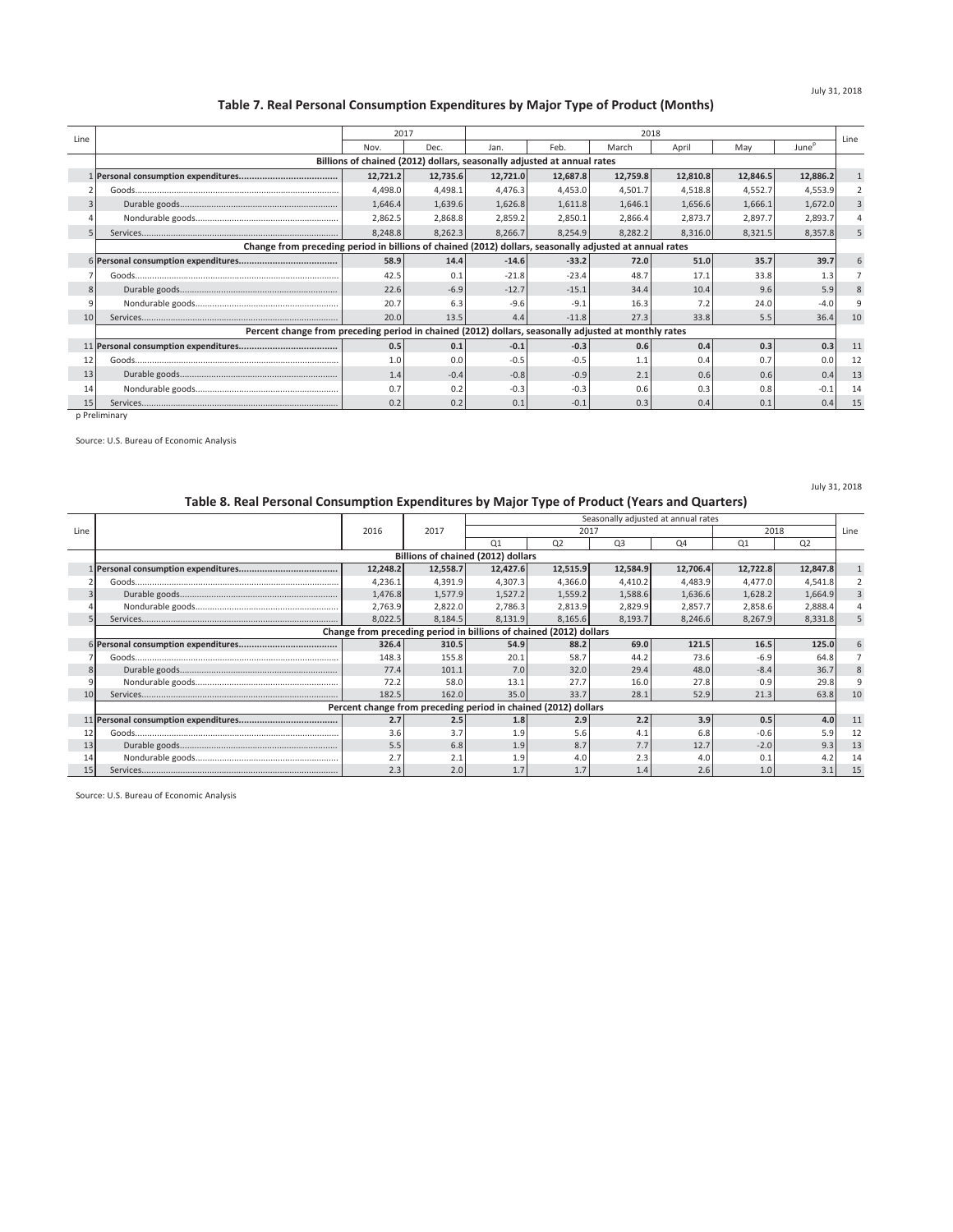July 31, 2018

#### **Table 9. Price Indexes for Personal Consumption Expenditures: Level and Percent Change From Preceding Period (Months)**

| Line     |                                                                                             | 2017                                                     |         |         |         | 2018    |         |         |                   | Line           |
|----------|---------------------------------------------------------------------------------------------|----------------------------------------------------------|---------|---------|---------|---------|---------|---------|-------------------|----------------|
|          |                                                                                             | Nov.                                                     | Dec.    | Jan.    | Feb.    | March   | April   | May     | June <sup>p</sup> |                |
|          |                                                                                             | Chain-type price indexes (2012=100), seasonally adjusted |         |         |         |         |         |         |                   |                |
|          | 1 Personal consumption expenditures (PCE)                                                   | 106.900                                                  | 107.056 | 107.406 | 107.556 | 107.610 | 107.840 | 108.049 | 108.160           | $\mathbf{1}$   |
|          |                                                                                             | 94.874                                                   | 94.845  | 95.538  | 95.411  | 95.023  | 95.375  | 95.486  | 95.416            | $\overline{2}$ |
| 3        |                                                                                             | 88.247                                                   | 88.135  | 88.352  | 87.992  | 87.911  | 87.948  | 87.826  | 87.550            | $\overline{3}$ |
| $\Delta$ |                                                                                             | 98.318                                                   | 98.337  | 99.299  | 99.304  | 98.743  | 99.273  | 99.517  | 99.567            |                |
| 5        |                                                                                             | 113.124                                                  | 113.379 | 113.543 | 113.842 | 114.135 | 114.298 | 114.561 | 114.769           |                |
|          | Addenda:                                                                                    |                                                          |         |         |         |         |         |         |                   |                |
| 6        |                                                                                             | 108.627                                                  | 108,808 | 109.054 | 109,240 | 109.431 | 109.590 | 109.804 | 109.923           | 6              |
| 7        |                                                                                             | 102.996                                                  | 103.109 | 103.129 | 102.995 | 103.189 | 103.504 | 103.259 | 103.442           | $\overline{7}$ |
|          |                                                                                             | 85.801                                                   | 85.601  | 88.186  | 88.148  | 85.680  | 86.984  | 87.793  | 87.665            | $\overline{8}$ |
|          |                                                                                             | 105.059                                                  | 105.152 | 105.507 | 105.663 | 105.706 | 105.975 | 106.182 | 106.220           | 9              |
| 10       | Market-based PCE excluding food and energy <sup>3</sup>                                     | 106.729                                                  | 106,840 | 107.075 | 107.276 | 107.473 | 107.668 | 107.879 | 107.915           | 10             |
|          | Percent change from preceding period in price indexes, seasonally adjusted at monthly rates |                                                          |         |         |         |         |         |         |                   |                |
|          | 11 Personal consumption expenditures (PCE)                                                  | 0.2                                                      | 0.1     | 0.3     | 0.1     | 0.1     | 0.2     | 0.2     | 0.1               | 11             |
| 12       |                                                                                             | 0.2                                                      | 0.0     | 0.7     | $-0.1$  | $-0.4$  | 0.4     | 0.1     | $-0.1$            | 12             |
| 13       |                                                                                             | $-0.4$                                                   | $-0.1$  | 0.2     | $-0.4$  | $-0.1$  | 0.0     | $-0.1$  | $-0.3$            | 13             |
| 14       |                                                                                             | 0.5                                                      | 0.0     | 1.0     | 0.0     | $-0.6$  | 0.5     | 0.2     | 0.1               | 14             |
| 15       |                                                                                             | 0.2                                                      | 0.2     | 0.1     | 0.3     | 0.3     | 0.1     | 0.2     | 0.2               | 15             |
|          | Addenda:                                                                                    |                                                          |         |         |         |         |         |         |                   |                |
| 16       |                                                                                             | 0.1                                                      | 0.2     | 0.2     | 0.2     | 0.2     | 0.1     | 0.2     | 0.1               | 16             |
| 17       |                                                                                             | $-0.1$                                                   | 0.1     | 0.0     | $-0.1$  | 0.2     | 0.3     | $-0.2$  | 0.2               | 17             |
| 18       |                                                                                             | 3.5                                                      | $-0.2$  | 3.0     | 0.0     | $-2.8$  | 1.5     | 0.9     | $-0.1$            | 18             |
| 19       |                                                                                             | 0.2                                                      | 0.1     | 0.3     | 0.1     | 0.0     | 0.3     | 0.2     | 0.0               | 19             |
| 20       | Market-based PCE excluding food and energy <sup>3</sup>                                     | 0.1                                                      | 0.1     | 0.2     | 0.2     | 0.2     | 0.2     | 0.2     | 0.0               | 20             |

p Preliminary

1. Food consists of food and beverages purchased for off-premises consumption; food services, which include purchased meals and beverages, are not classified as food.

2. Consists of gasoline and other energy goods and of electricity and gas services.

Source: U.S. Bureau of Economic Analysis 3. Market-based PCE is a supplemental measure that is based on household expenditures for which there are observable price measures. It excludes most imputed transactions (for example, financial services furnished without payment) and the final consumption expenditures of nonprofit institutions serving households.

#### **Table 10. Real Disposable Personal Income and Real Personal Consumption Expenditures: Percent Change From Month One Year Ago**

|      |      | 2018<br>2017 |      |      |       |       |            |       |      |
|------|------|--------------|------|------|-------|-------|------------|-------|------|
| Line | Nov. | Dec.         | Jan. | Feb. | March | April | Mav        | June' | Line |
|      | 2.7  | 2.7          | 3.0  | 2.7  | 2.6   | 2.9   | $\epsilon$ |       |      |
|      | 2.8  | 2.7          | 2.5  | 2.4  | 2.2   | 2.5   | 2.6        |       |      |
|      | 5.3  | 4.3          | 3.9  | 4.0  | 3.9   | 3.9   | 4.3        |       |      |
|      | 9.3  | 6.5          | 6.4  | 6.5  | 6.9   | 6.9   | 6.8        |       |      |
|      | 3.3  | 3.2          | 2.7  | 2.7  | 2.4   | 2.4   | 3.0        | 4.6   |      |
|      | 1.8  | 1.9          | 1.9  |      |       | 1.9'  |            |       |      |

p Preliminary

Source: U.S. Bureau of Economic Analysis

#### **Table 11. Price Indexes for Personal Consumption Expenditures: Percent Change From Month One Year Ago**

July 31, 2018

July 31, 2018

|      |                                                         | 2017   |        | 2018   |        |               |        |        |                   |      |  |  |  |
|------|---------------------------------------------------------|--------|--------|--------|--------|---------------|--------|--------|-------------------|------|--|--|--|
| Line |                                                         | Nov.   | Dec.   | Jan.   | Feb.   | March         | April  | May    | June <sup>P</sup> | Line |  |  |  |
|      | Personal consumption expenditures (PCE)                 | 1.9    | 1.8    | 1.8    | 1.9'   | 2.1           | 2.0    | 2.2    | 2.2               |      |  |  |  |
|      |                                                         | 0.6    | 0.4    | 0.3    | 0.4    | 0.4           | 0.8    | 1.4    |                   |      |  |  |  |
|      |                                                         | $-1.8$ | $-1.8$ | $-2.2$ | $-2.4$ | $-1.9$        | $-1.8$ | $-1.7$ | $-1.8$            |      |  |  |  |
|      |                                                         | 1.9    | 1.5    | 1.5    | 1.9    |               | د      | 3.0    |                   |      |  |  |  |
|      |                                                         | 2.4    | 2.5    | 2.4    | 2.5    | 2.8           | 2.6    | 2.6    | 2.6               |      |  |  |  |
|      | Addenda:                                                |        |        |        |        |               |        |        |                   |      |  |  |  |
|      |                                                         | 1.6    | 1.6    | 1.6    | 1.7    | 2.0           | 1.9    | 1.9    | 1.9               |      |  |  |  |
|      | Food <sup>+</sup> .                                     | 0.6    | 0.9    | 0.8    | 0.6    | 0.5           | 0.6    | 0.3    | 0.6               |      |  |  |  |
|      |                                                         | 10.1   | 7.4    | 6.0    | 8.4    | 7.5           | 8.3    | 12.2   | 13.1              |      |  |  |  |
|      |                                                         | 1.6    | 1.4    | 1.4    | 1.5    | 1.8           | 1.9    | ۷.,    |                   |      |  |  |  |
|      | Market-based PCE excluding food and energy <sup>3</sup> |        |        | 1.2    |        | $4.6^{\circ}$ | 1.6'   | 1.8    |                   | 10   |  |  |  |

p Preliminary

1. Food consists of food and beverages purchased for off-premises consumption; food services, which include purchased meals and beverages, are not classified as food.

2. Consists of gasoline and other energy goods and of electricity and gas services.

3. Market-based PCE is a supplemental measure that is based on household expenditures for which there are observable price measures. It excludes most imputed transactions (for example, financial services furnished without payment) and the final consumption expenditures of nonprofit institutions serving households.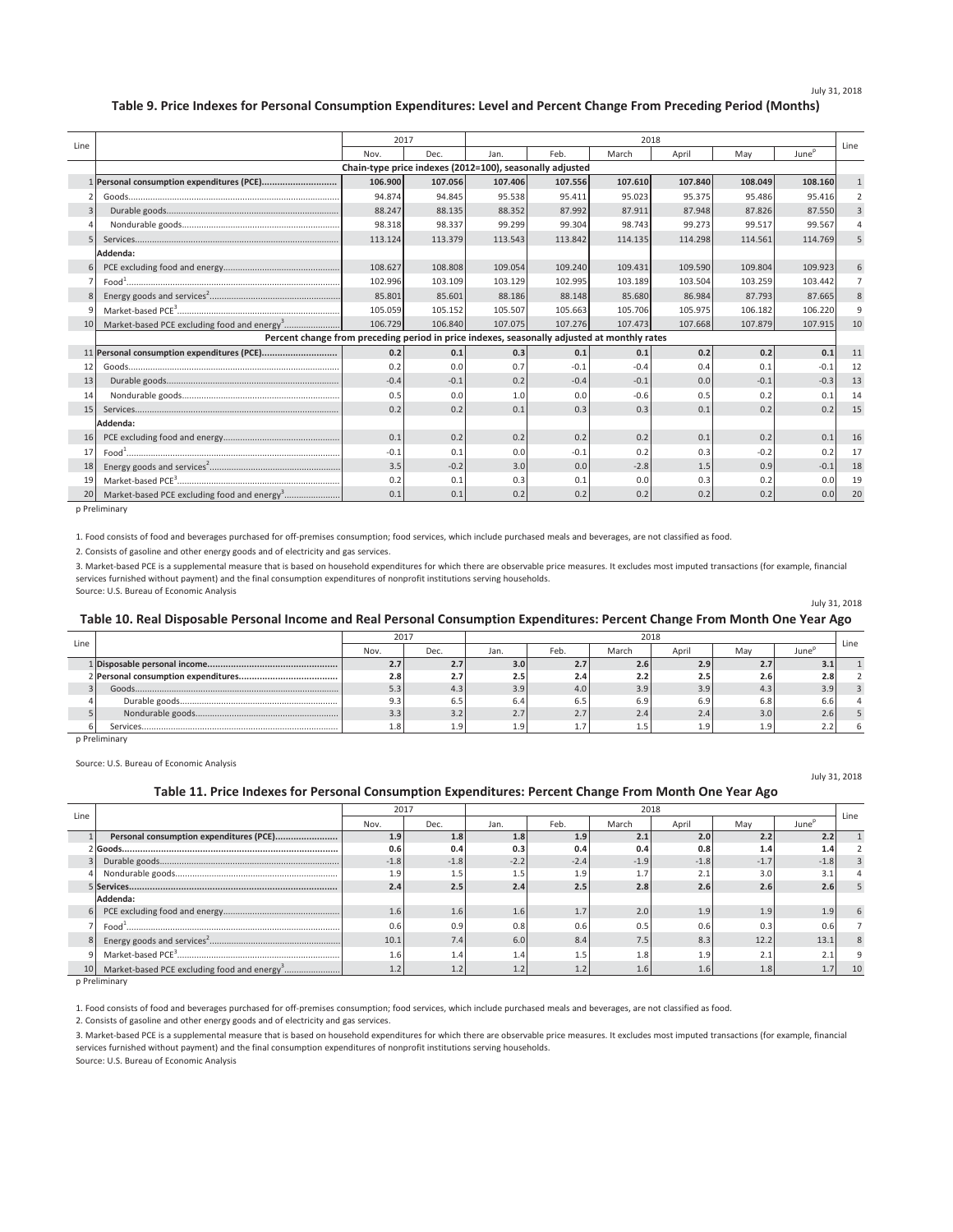# **Table 12. Revisions to Personal Income and Its Disposition**

| Line           |                                                           |                  |                  | <b>Billions of dollars</b> |                  |                   | Percent of previously published |               | Line             |                  |                  |                |
|----------------|-----------------------------------------------------------|------------------|------------------|----------------------------|------------------|-------------------|---------------------------------|---------------|------------------|------------------|------------------|----------------|
|                |                                                           | 2013             | 2014             | 2015                       | 2016             | 2017              | 2013                            | 2014          | 2015             | 2016             | 2017             |                |
|                |                                                           | 107.4            | 173.6            | 166.6                      | 196.4            | 401.9             | 0.8                             | 1.2           | 1.1              | 1.2              | 2.4              | $1\,$          |
| $\overline{2}$ |                                                           | $-8.2$           | $-8.4$           | $-11.4$                    | $-22.4$          | 97.9              | $-0.1$                          | $-0.1$        | $-0.1$           | $-0.2$           | 0.9              | $\overline{2}$ |
| 3              |                                                           | $-3.5$           | $-3.6$           | $-4.5$                     | $-4.6$           | 100.6             | 0.0                             | 0.0           | $-0.1$           | $-0.1$           | 1.2              | $\overline{3}$ |
| 4              |                                                           | $-3.5$           | $-3.6$           | $-4.6$                     | $-4.8$           | 96.1              | $-0.1$                          | $-0.1$        | $-0.1$           | $-0.1$           | 1.4              | $\overline{4}$ |
| 5              |                                                           | $-1.4$           | $-1.7$           | $-1.7$                     | $-2.9$           | 20.1              | $-0.1$                          | $-0.1$        | $-0.1$           | $-0.2$           | 1.5              | 5              |
| 6              |                                                           | 0.0              | 0.0              | 0.3                        | $-0.5$           | 12.5              | 0.0                             | 0.0           | 0.0              | $-0.1$           | 1.5              | 6              |
| $\overline{7}$ | Services-producing industries                             | $-2.2$           | $-1.9$           | $-2.9$                     | $-1.8$           | 76.1              | 0.0                             | 0.0           | $-0.1$           | 0.0              | 1.3              | $\overline{7}$ |
| 8              | Trade, transportation, and utilities                      | $-0.5$           | $-0.7$           | $-0.4$                     | $-3.1$           | 11.9              | 0.0                             | $-0.1$        | 0.0              | $-0.2$           | 0.9              | 8              |
| 9              | Other services-producing industries                       | $-1.7$           | $-1.2$           | $-2.5$                     | 1.2              | 64.2              | 0.0                             | 0.0           | $-0.1$           | 0.0              | 1.5              | 9              |
| 10             |                                                           | 0.0              | 0.0              | 0.1                        | 0.2              | 4.5               | 0.0                             | 0.0           | 0.0              | 0.0              | 0.3              | 10             |
| 11             | Supplements to wages and salaries                         | $-4.7$           | $-4.8$           | $-6.9$                     | $-17.8$          | $-2.7$            | $-0.3$                          | $-0.3$        | $-0.4$           | $-0.9$           | $-0.1$           | 11             |
| 12             | Employer contributions for employee pension               |                  |                  |                            |                  |                   |                                 |               |                  |                  |                  |                |
|                |                                                           | $-4.3$           | $-3.5$           | $-5.2$                     | $-15.6$          | 2.3               | $-0.4$                          | $-0.3$        | $-0.4$           | $-1.2$           | 0.2              | 12             |
| 13             | Employer contributions for government social              |                  |                  |                            |                  |                   |                                 |               |                  |                  |                  |                |
|                |                                                           | $-0.5$           | $-1.3$           | $-1.7$                     | $-2.3$           | $-5.0$            | $-0.1$                          | $-0.2$        | $-0.3$           | $-0.4$           | $-0.8$           | 13             |
| 14             | Proprietors' income with inventory valuation and          |                  |                  |                            |                  |                   |                                 |               |                  |                  |                  |                |
|                | capital consumption adjustments                           | 118.8            | 131.8            | 103.0                      | 77.4             | 114.9             | 9.2                             | 10.0          | 7.8              | 5.8              | 8.3              | 14             |
| 15             |                                                           | 0.6              | 1.9              | 2.7                        | $-5.7$           | 3.8               | 0.6                             | 2.8           | 5.0              | $-13.3$          | 10.8             | 15             |
| 16             |                                                           | 118.3            | 129.9            | 100.4                      | 83.1             | 111.2             | 9.9                             | 10.4          | 7.9              | 6.4              | 8.2              | 16             |
| 17             | Rental income of persons with capital                     |                  |                  |                            |                  |                   |                                 |               |                  |                  |                  |                |
|                |                                                           | $-10.1$          | $-3.3$           | $-10.7$                    | $-12.5$          | $-13.7$           | $-1.8$                          | $-0.5$        | $-1.6$           | $-1.8$           | $-1.8$           | 17             |
| 18             | Personal income receipts on assets                        | 10.2             | 56.1             | 84.2                       | 138.8            | 189.2             | 0.5                             | 2.5           | 3.5              | 5.8              | 7.7              | 18             |
| 19             |                                                           | 11.4             | 44.5             | 70.8                       | 25.6             | 45.9              | 0.9                             | 3.4           | 5.2              | 1.8              | 3.1              | 19             |
| 20             |                                                           | $-1.1$           | 11.5             | 13.4                       | 113.2            | 143.3             | $-0.1$                          | 1.2           | 1.3              | 11.8             | 14.8             | 20             |
| 21             | Personal current transfer receipts                        | $-3.7$           | $-4.1$           | $-1.3$                     | 9.7              | 9.6               | $-0.2$                          | $-0.2$        | 0.0              | 0.4              | 0.3              | 21             |
| 22             | Government social benefits to persons                     | $-1.0$           | $-1.6$           | 1.2                        | 6.4              | 13.4              | 0.0                             | $-0.1$        | 0.0              | 0.2              | 0.5              | 22             |
|                | Other current transfer receipts, from                     |                  |                  |                            |                  |                   |                                 |               |                  |                  |                  |                |
| 23             |                                                           | $-2.7$           | $-2.5$           | $-2.5$                     | 3.3              | $-3.8$            | $-6.5$                          | $-5.5$        | $-4.8$           | 5.7              | $-6.5$           | 23             |
|                | Less: Contributions for government social                 |                  |                  |                            |                  |                   |                                 |               |                  |                  |                  |                |
| 24             |                                                           | $-0.3$<br>$-2.0$ | $-1.5$<br>$-0.2$ | $-2.7$<br>$-2.7$           | $-5.5$<br>$-5.9$ | $-4.0$<br>$-14.0$ | 0.0<br>$-0.1$                   | $-0.1$<br>0.0 | $-0.2$<br>$-0.1$ | $-0.4$<br>$-0.3$ | $-0.3$<br>$-0.7$ | 24<br>25       |
| 26             |                                                           | 109.4            | 173.8            | 169.3                      | 202.3            | 415.9             | 0.9                             | 1.3           | 1.2              | 1.4              | 2.9              | 26             |
| 27             |                                                           | $-71.8$          | $-57.7$          | $-46.5$                    | $-65.4$          | $-83.6$           | $-0.6$                          | $-0.5$        | $-0.4$           | $-0.5$           | $-0.6$           | 27             |
| 28             |                                                           | $-44.0$          | $-39.6$          | $-37.7$                    | $-53.8$          | $-74.1$           | $-0.4$                          | $-0.3$        | $-0.3$           | $-0.4$           | $-0.6$           | 28             |
| 29             |                                                           | $-104.5$         | $-108.9$         | $-113.5$                   | $-125.1$         | $-139.2$          | $-2.7$                          | $-2.7$        | $-2.8$           | $-3.0$           | $-3.2$           | 29             |
| 30             |                                                           | $-52.3$          | $-54.0$          | $-60.6$                    | $-64.4$          | $-67.3$           | $-4.2$                          | $-4.2$        | $-4.4$           | $-4.6$           | $-4.6$           | 30             |
| 31             | Nondurable goods                                          | $-52.3$          | $-54.9$          | $-52.9$                    | $-60.7$          | $-71.9$           | $-2.0$                          | $-2.1$        | $-2.0$           | $-2.2$           | $-2.5$           | 31             |
| 32             |                                                           | 60.6             | 69.3             | 75.8                       | 71.3             | 65.1              | 0.8                             | 0.9           | 0.9              | 0.8              | 0.7              | 32             |
| 33             |                                                           | $-14.4$          | $-12.1$          | $-7.8$                     | $-9.1$           | $-6.7$            | $-5.9$                          | $-4.8$        | $-2.9$           | $-3.3$           | $-2.2$           | 33             |
| 34             | Personal current transfer payments                        | $-13.5$          | $-6.0$           | $-1.0$                     | $-2.4$           | $-2.8$            | $-7.9$                          | $-3.4$        | $-0.5$           | $-1.3$           | $-1.4$           | 34             |
| 35             |                                                           | $-5.9$           | $-5.2$           | $-3.6$                     | $-4.6$           | $-7.3$            | $-6.3$                          | $-5.3$        | $-3.4$           | $-4.2$           | $-6.4$           | 35             |
| 36             |                                                           | $-7.6$           | $-0.8$           | 2.6                        | 2.2              | 4.5               | $-9.8$                          | $-1.0$        | 3.2              | 2.7              | 5.5              | 36             |
|                |                                                           | 181.3            | 231.5            | 215.8                      | 267.6            | 499.4             | .                               | .             | .                | .                | .                | 37             |
|                | Personal saving as a percentage of disposable             |                  |                  |                            |                  |                   |                                 |               |                  |                  |                  |                |
| 38             |                                                           | 1.4              | 1.6              | 1.5                        | 1.8              | 3.3               |                                 | .             | .                | .                |                  | 38             |
|                | Addenda:                                                  |                  |                  |                            |                  |                   |                                 |               |                  |                  |                  |                |
| 39             | Personal income excluding current transfer                |                  |                  |                            |                  |                   |                                 |               |                  |                  |                  |                |
|                | receipts, billions of chained (2012) dollars <sup>3</sup> | 770.6            | 860.1            | 887.2                      | 926.1            | 1,117.8           | 7.1                             | 7.6           | 7.5              | 7.8              | 9.3              | 39             |
|                | Disposable personal income:                               |                  |                  |                            |                  |                   |                                 |               |                  |                  |                  |                |
| 40             | Total, billions of chained (2012) dollars <sup>3</sup>    | 811.5            | 898.9            | 930.6                      | 986.9            | 1,184.2           | 7.0                             | 7.5           | 7.5              | 7.8              | 9.3              | 40             |
|                | Per capita:                                               |                  |                  |                            |                  |                   |                                 |               |                  |                  |                  |                |
| 41             |                                                           | 346              | 544              | 527                        | 625              | 1,276             | 1.0                             | 0.9           | 1.3              | 1.2              | 3.0              | 41             |
| 42             |                                                           | 2,563            | 2,818            | 2,896                      | 3,049            | 3,633             | 7.0                             | 7.0           | 7.5              | 7.5              | 9.0              | 42             |
| 43             |                                                           | 0                | 0                | 0                          | 0                | 0                 |                                 |               |                  | .                | .                | 43             |

1. Includes actual employer contributions and actuarially imputed employer contributions to reflect benefits accrued by defined benefit pension plan participants through service to employers in the current period.

2. Consists of nonmortgage interest paid by households.

3. The current-dollar measure is deflated by the implicit price deflator for personal consumption expenditures.

4. Population is the total population of the United States, including the Armed Forces overseas and the institutionalized population. The monthly estimate is the average of estimates for the first of the month and the first of the following month; the annual and quarterly estimates are averages of the monthly estimates. Source: U.S. Bureau of Economic Analysis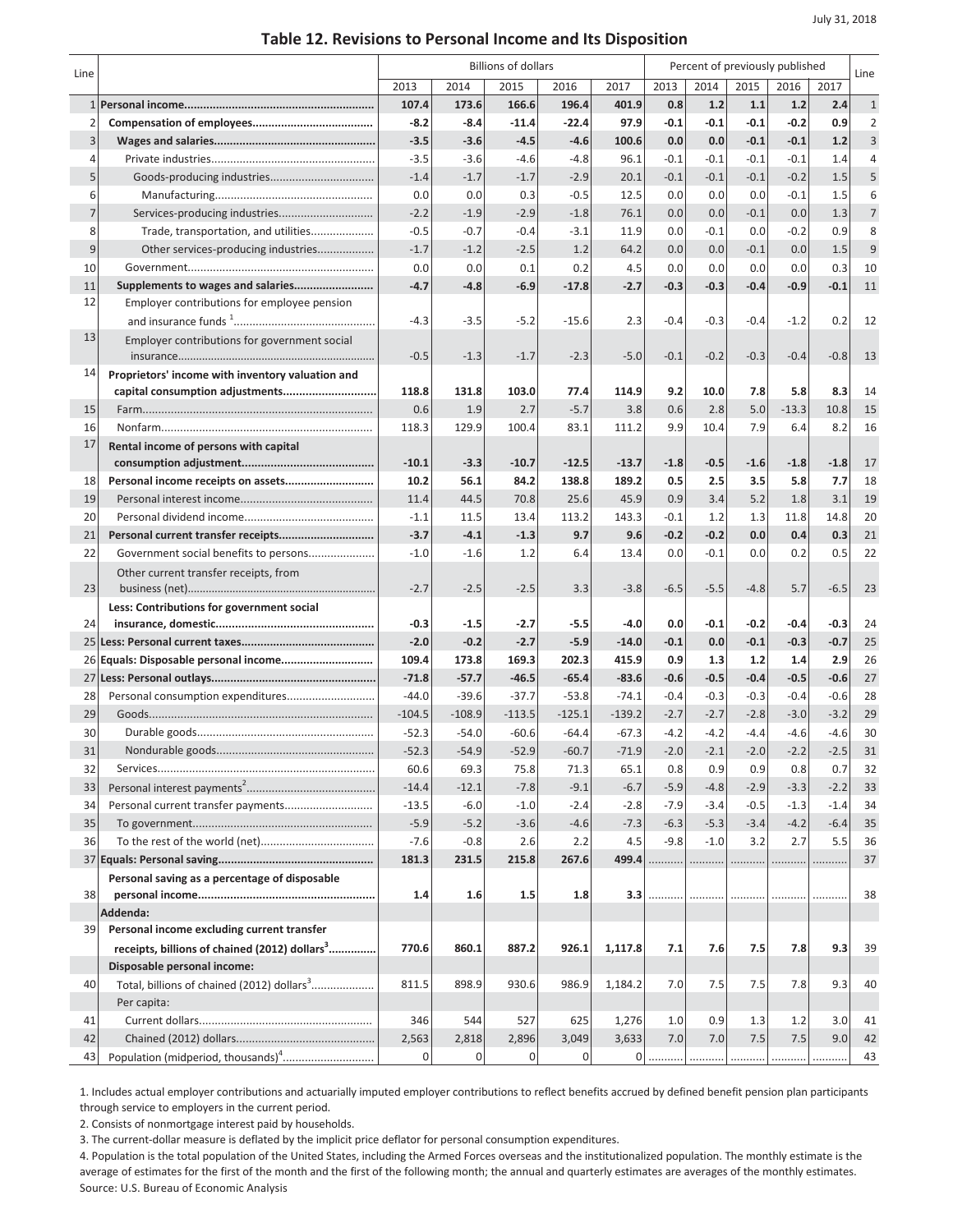July 31, 2018

**Table 13. Changes in Personal Income and Related Measures: Comparisons with Previously Published Estimates (Months)**--Continues

| 2013<br>Line<br>Feb.<br>April<br>Oct.<br>March<br>May<br>July<br>Sept.<br>Nov.<br>Dec.<br>Jan.<br>June<br>Aug.<br>Jan.<br>Seasonally adjusted at annual rates<br>Change from preceding period in billions of dollars:<br>$-697.7$<br>$-9.3$<br>54.9<br>89.6<br>12.1<br>42.4<br>$-12.1$<br>46.8<br>59.4<br>$-7.6$<br>74.6<br>80.4<br>115.8<br>$-754.4$<br>7.4<br>49.9<br>90.9<br>56.9<br>$-12.6$<br>67.5<br>50.1<br>88.7<br>11.9<br>$-5.8$<br>57.8<br>51.5<br>$-731.0$<br>2.6<br>39.3<br>79.0<br>1.8<br>56.0<br>$-12.8$<br>59.1<br>64.6<br>$-17.3$<br>40.0<br>46.4<br>94.5<br>$-788.0$<br>$-15.5$<br>43.9<br>$-2.1$<br>$-5.7$<br>78.4<br>50.4<br>6.1<br>54.8<br>46.6<br>51.5<br>37.1<br>67.1 | 2014<br>Line<br>Feb.<br>107.5<br>102.2<br>92.4<br>3<br>88.1<br>53.7 |
|---------------------------------------------------------------------------------------------------------------------------------------------------------------------------------------------------------------------------------------------------------------------------------------------------------------------------------------------------------------------------------------------------------------------------------------------------------------------------------------------------------------------------------------------------------------------------------------------------------------------------------------------------------------------------------------------|---------------------------------------------------------------------|
|                                                                                                                                                                                                                                                                                                                                                                                                                                                                                                                                                                                                                                                                                             |                                                                     |
|                                                                                                                                                                                                                                                                                                                                                                                                                                                                                                                                                                                                                                                                                             |                                                                     |
|                                                                                                                                                                                                                                                                                                                                                                                                                                                                                                                                                                                                                                                                                             |                                                                     |
|                                                                                                                                                                                                                                                                                                                                                                                                                                                                                                                                                                                                                                                                                             |                                                                     |
|                                                                                                                                                                                                                                                                                                                                                                                                                                                                                                                                                                                                                                                                                             |                                                                     |
|                                                                                                                                                                                                                                                                                                                                                                                                                                                                                                                                                                                                                                                                                             |                                                                     |
|                                                                                                                                                                                                                                                                                                                                                                                                                                                                                                                                                                                                                                                                                             |                                                                     |
|                                                                                                                                                                                                                                                                                                                                                                                                                                                                                                                                                                                                                                                                                             |                                                                     |
| 62.4<br>39.2<br>36.8<br>$-12.6$<br>$-21.7$<br>27.9<br>32.5<br>37.7<br>52.8<br>67.9<br>30.3<br>$-5.5$<br>24.2                                                                                                                                                                                                                                                                                                                                                                                                                                                                                                                                                                                |                                                                     |
| 38.8<br>$-7.7$<br>57.6<br>$-21.3$<br>25.6<br>40.7<br>22.9<br>27.1<br>53.7<br>41.3<br>76.7<br>24.1<br>10.3                                                                                                                                                                                                                                                                                                                                                                                                                                                                                                                                                                                   | 52.8                                                                |
| 7 Personal saving as a percentage of                                                                                                                                                                                                                                                                                                                                                                                                                                                                                                                                                                                                                                                        |                                                                     |
| 6.3<br>5.8<br>6.4<br>5.9<br>6.4<br>6.7<br>6.8<br>6.6<br>6.7<br>6.8<br>6.3<br>6.2<br>7.1                                                                                                                                                                                                                                                                                                                                                                                                                                                                                                                                                                                                     | 7.3<br>7                                                            |
| 4.9<br>4.8<br>5.3<br>4.7<br>4.9<br>5.4<br>5.2<br>5.4<br>5.3<br>4.8<br>4.7<br>4.6                                                                                                                                                                                                                                                                                                                                                                                                                                                                                                                                                                                                            | 5.1<br>5.4                                                          |
| Percent change from preceding period for current-dollar measures, seasonally adjusted at monthly rates                                                                                                                                                                                                                                                                                                                                                                                                                                                                                                                                                                                      |                                                                     |
| 0.4<br>0.6<br>0.3<br>0.5<br>0.6<br>$-0.1$<br>0.1<br>$-0.1$<br>0.3<br>0.4<br>$-0.1$<br>$\mathbf{q}$<br>$-4.7$                                                                                                                                                                                                                                                                                                                                                                                                                                                                                                                                                                                | 0.8<br>$\mathbf{q}$<br>0.7                                          |
| $-5.2$<br>$-0.1$<br>0.5<br>0.4<br>0.1<br>0.1<br>0.7<br>0.4<br>0.0<br>0.4<br>0.4<br>10<br>0.4                                                                                                                                                                                                                                                                                                                                                                                                                                                                                                                                                                                                | 10<br>0.6<br>0.7                                                    |
| $-5.6$<br>$-0.1$<br>0.0<br>0.3<br>0.6<br>0.3<br>0.4<br>$-0.1$<br>0.5<br>0.7<br>0.0<br>0.4<br>0.5<br>11                                                                                                                                                                                                                                                                                                                                                                                                                                                                                                                                                                                      | 11<br>0.7                                                           |
| $-6.1$<br>$-0.1$<br>0.4<br>0.4<br>0.0<br>0.0<br>0.6<br>0.4<br>0.4<br>0.3<br>0.5<br>12<br>0.0<br>0.4                                                                                                                                                                                                                                                                                                                                                                                                                                                                                                                                                                                         | 12<br>0.7                                                           |
| 0.6<br>$-0.1$<br>0.4<br>0.2<br>0.3<br>0.5<br>0.6<br>0.3<br>0.3<br>$-0.2$<br>0.2<br>0.3<br>13                                                                                                                                                                                                                                                                                                                                                                                                                                                                                                                                                                                                | 13<br>0.0<br>0.5                                                    |
| 0.3<br>0.2<br>0.4<br>0.7<br>0.5<br>$-0.2$<br>$-0.1$<br>0.4<br>0.2<br>0.2<br>0.1<br>0.2<br>0.5<br>14                                                                                                                                                                                                                                                                                                                                                                                                                                                                                                                                                                                         | 14<br>0.5                                                           |
| Percent change from preceding period for chained-dollar measures, seasonally adjusted at monthly rates                                                                                                                                                                                                                                                                                                                                                                                                                                                                                                                                                                                      |                                                                     |
| $-5.8$<br>$-0.5$<br>0.3<br>0.2<br>0.6<br>$-0.1$<br>0.3<br>0.4<br>0.1<br>0.2<br>0.4<br>$-0.3$                                                                                                                                                                                                                                                                                                                                                                                                                                                                                                                                                                                                | 0.5<br>15<br>0.7                                                    |
| $-6.2$<br>0.1<br>0.1<br>$-0.1$<br>$-0.3$<br>0.3<br>0.3<br>0.0<br>0.0<br>0.6<br>0.2<br>0.3<br>0.3<br>16                                                                                                                                                                                                                                                                                                                                                                                                                                                                                                                                                                                      | 16<br>0.6                                                           |
| 17 Real personal consumption expenditures<br>0.4<br>0.0<br>$-0.1$<br>0.3<br>0.0<br>0.1<br>0.3<br>0.0<br>0.1<br>0.3<br>0.4<br>0.1<br>$-0.2$                                                                                                                                                                                                                                                                                                                                                                                                                                                                                                                                                  | 17<br>0.4                                                           |
| 0.2<br>0.2<br>0.2<br>$-0.2$<br>0.1<br>$-0.1$<br>0.0<br>0.2<br>0.1<br>0.1<br>0.4<br>0.5<br>0.0                                                                                                                                                                                                                                                                                                                                                                                                                                                                                                                                                                                               | 18<br>0.4                                                           |

| Line         |                                                                                                        |       |       |      |      |                                     |      | Line  |      |      |        |         |      |        |       |    |
|--------------|--------------------------------------------------------------------------------------------------------|-------|-------|------|------|-------------------------------------|------|-------|------|------|--------|---------|------|--------|-------|----|
|              |                                                                                                        | March | April | Mav  | June | July                                | Aug. | Sept. | Oct. | Nov. | Dec.   | Jan.    | Feb. | March  | April |    |
|              |                                                                                                        |       |       |      |      | Seasonally adjusted at annual rates |      |       |      |      |        |         |      |        |       |    |
|              | Change from preceding period in billions of dollars:                                                   |       |       |      |      |                                     |      |       |      |      |        |         |      |        |       |    |
|              |                                                                                                        | 114.3 | 56.8  | 56.3 | 77.8 | 81.4                                | 78.5 | 52.5  | 60.9 | 61.8 | 67.8   | 51.4    | 74.2 | 13.2   | 92.6  |    |
|              |                                                                                                        | 105.4 | 52.7  | 65.4 | 81.1 | 59.5                                | 84.3 | 59.2  | 89.0 | 79.6 | 42.9   | 36.3    | 79.8 | 22.9   | 98.8  |    |
|              |                                                                                                        | 103.7 | 60.0  | 55.0 | 69.3 | 65.9                                | 61.4 | 40.4  | 49.1 | 49.0 | 60.8   | 5.0     | 65.1 | 0.6    | 73.9  |    |
|              |                                                                                                        | 96.7  | 59.8  | 65.5 | 72.3 | 44.4                                | 65.6 | 45.7  | 74.4 | 64.2 | 37.7   | $-11.9$ | 71.2 | 12.8   | 84.5  |    |
|              | Personal consumption expenditures                                                                      | 76.9  | 59.6  | 45.8 | 68.6 | 43.5                                | 83.8 | 13.0  | 65.6 | 28.4 | 10.6   | $-16.1$ | 36.4 | 75.9   | 35.5  |    |
|              |                                                                                                        | 85.9  | 33.3  | 39.0 | 52.8 | 40.9                                | 85.7 | 8.8   | 74.8 | 47.8 | $-2.6$ | $-7.3$  | 40.3 | 81.0   | 18.7  |    |
|              | 7 Personal saving as a percentage of                                                                   |       |       |      |      |                                     |      |       |      |      |        |         |      |        |       |    |
|              |                                                                                                        | 7.4   | 7.4   | 7.4  | 7.4  | 7.5                                 | 7.2  | 7.4   | 7.2  | 7.3  | 7.6    | 7.7     | 7.9  | 7.4    | 7.6   |    |
|              |                                                                                                        | 5.4   | 5.5   | 5.7  | 5.9  | 5.8                                 | 5.6  | 5.8   | 5.8  | 5.8  | 6.1    | 6.1     | 6.3  | 5.8    | 6.2   |    |
|              | Percent change from preceding period for current-dollar measures, seasonally adjusted at monthly rates |       |       |      |      |                                     |      |       |      |      |        |         |      |        |       |    |
| $\mathbf{q}$ |                                                                                                        | 0.8   | 0.4   | 0.4  | 0.5  | 0.5                                 | 0.5  | 0.3   | 0.4  | 0.4  | 0.4    | 0.3     | 0.5  | 0.1    | 0.6   | 9  |
| 10           |                                                                                                        | 0.7   | 0.4   | 0.4  | 0.6  | 0.4                                 | 0.6  | 0.4   | 0.6  | 0.5  | 0.3    | 0.2     | 0.5  | 0.1    | 0.6   | 10 |
| 11           |                                                                                                        | 0.8   | 0.5   | 0.4  | 0.5  | 0.5                                 | 0.5  | 0.3   | 0.4  | 0.4  | 0.5    | 0.0     | 0.5  | 0.0    | 0.5   | 11 |
| 12           |                                                                                                        | 0.8   | 0.5   | 0.5  | 0.6  | 0.3                                 | 0.5  | 0.3   | 0.6  | 0.5  | 0.3    | $-0.1$  | 0.5  | 0.1    | 0.6   | 12 |
| 13           | Personal consumption expenditures                                                                      | 0.7   | 0.5   | 0.4  | 0.6  | 0.4                                 | 0.7  | 0.1   | 0.5  | 0.2  | 0.1    | $-0.1$  | 0.3  | 0.6    | 0.3   | 13 |
| 14           |                                                                                                        | 0.7   | 0.3   | 0.3  | 0.4  | 0.3                                 | 0.7  | 0.1   | 0.6  | 0.4  | 0.0    | $-0.1$  | 0.3  | 0.7    | 0.2   | 14 |
|              | Percent change from preceding period for chained-dollar measures, seasonally adjusted at monthly rates |       |       |      |      |                                     |      |       |      |      |        |         |      |        |       |    |
|              |                                                                                                        | 0.6   | 0.3   | 0.3  | 0.4  | 0.3                                 | 0.5  | 0.3   | 0.4  | 0.4  | 0.6    | 0.5     | 0.3  | $-0.2$ | 0.5   | 15 |
| 16           |                                                                                                        | 0.6   | 0.3   | 0.4  | 0.5  | 0.2                                 | 0.5  | 0.3   | 0.6  | 0.6  | 0.5    | 0.3     | 0.4  | $-0.1$ | 0.6   | 16 |
|              | 17 Real personal consumption expenditures                                                              | 0.5   | 0.3   | 0.2  | 0.5  | 0.2                                 | 0.7  | 0.1   | 0.6  | 0.3  | 0.3    | 0.3     | 0.2  | 0.4    | 0.2   | 17 |
|              |                                                                                                        | 0.6   | 0.1   | 0.2  | 0.4  | 0.2                                 | 0.7  | 0.0   | 0.6  | 0.5  | 0.2    | 0.4     | 0.2  | 0.5    | 0.1   | 18 |
|              |                                                                                                        |       |       |      |      |                                     |      |       |      |      |        |         |      |        |       |    |

| Line |                                                                                                        |      |      |      | 2015 |                                     |      |         | 2016 |         |         |        |        |        |      |      |
|------|--------------------------------------------------------------------------------------------------------|------|------|------|------|-------------------------------------|------|---------|------|---------|---------|--------|--------|--------|------|------|
|      |                                                                                                        | May  | June | July | Aug. | Sept.                               | Oct. | Nov.    | Dec. | Jan.    | Feb.    | March  | April  | May    | June | Line |
|      |                                                                                                        |      |      |      |      | Seasonally adjusted at annual rates |      |         |      |         |         |        |        |        |      |      |
|      | Change from preceding period in billions of dollars:                                                   |      |      |      |      |                                     |      |         |      |         |         |        |        |        |      |      |
|      |                                                                                                        | 93.7 | 65.5 | 51.9 | 48.7 | 5.6                                 | 17.9 | $-14.1$ | 32.2 | 34.9    | $-2.6$  | 43.5   | 34.0   | 18.5   | 31.9 |      |
|      |                                                                                                        | 90.2 | 43.0 | 11.8 | 39.4 | 37.9                                | 87.8 | 24.6    | 3.1  | $-26.6$ | $-25.4$ | 45.3   | 88.8   | 46.9   | 51.9 |      |
|      |                                                                                                        | 80.1 | 63.5 | 55.7 | 46.5 | 5.4                                 | 5.7  | $-15.3$ | 33.5 | 69.6    | 3.4     | 37.6   | 20.0   | 10.7   | 22.2 |      |
|      |                                                                                                        | 79.8 | 43.4 | 17.5 | 34.3 | 29.6                                | 61.7 | 15.1    | 5.7  | 15.3    | $-14.1$ | 44.3   | 74.7   | 38.2   | 37.0 |      |
|      | Personal consumption expenditures                                                                      | 74.3 | 40.2 | 47.0 | 38.7 | $-1.2$                              | 23.3 | 34.0    | 18.9 | 13.1    | 67.9    | $-2.9$ | 98.9   | 52.3   | 76.7 |      |
|      |                                                                                                        | 74.5 | 18.7 | 53.4 | 33.4 | 31.8                                | 14.0 | 45.1    | 32.2 | 5.2     | 47.9    | 8.8    | 106.6  | 50.5   | 64.4 |      |
|      | 7 Personal saving as a percentage of                                                                   |      |      |      |      |                                     |      |         |      |         |         |        |        |        |      |      |
|      |                                                                                                        | 7.5  | 7.6  | 7.6  | 7.7  | 7.7                                 | 7.6  | 7.2     | 7.3  | 7.7     | 7.2     | 7.5    | 7.0    | 6.6    | 6.2  |      |
|      |                                                                                                        | 6.2  | 6.3  | 6.0  | 6.0  | 6.0                                 | 6.3  | 6.1     | 5.8  | 5.9     | 5.5     | 5.7    | 5.5    | 5.4    | 5.1  |      |
|      | Percent change from preceding period for current-dollar measures, seasonally adjusted at monthly rates |      |      |      |      |                                     |      |         |      |         |         |        |        |        |      |      |
|      |                                                                                                        | 0.6  | 0.4  | 0.3  | 0.3  | 0.0                                 | 0.1  | $-0.1$  | 0.2  | 0.2     | 0.0     | 0.3    | 0.2    | 0.1    | 0.2  | 9    |
| 10   |                                                                                                        | 0.6  | 0.3  | 0.1  | 0.3  | 0.2                                 | 0.6  | 0.2     | 0.0  | $-0.2$  | $-0.2$  | 0.3    | 0.6    | 0.3    | 0.3  | 10   |
| 11   |                                                                                                        | 0.6  | 0.5  | 0.4  | 0.3  | 0.0                                 | 0.0  | $-0.1$  | 0.2  | 0.5     | 0.0     | 0.3    | 0.1    | 0.1    | 0.2  | 11   |
| 12   |                                                                                                        | 0.6  | 0.3  | 0.1  | 0.3  | 0.2                                 | 0.4  | 0.1     | 0.0  | 0.1     | $-0.1$  | 0.3    | 0.5    | 0.3    | 0.3  | 12   |
| 13   | Personal consumption expenditures                                                                      | 0.6  | 0.3  | 0.4  | 0.3  | 0.0                                 | 0.2  | 0.3     | 0.2  | 0.1     | 0.5     | 0.0    | 0.8    | 0.4    | 0.6  | 13   |
| 14   |                                                                                                        | 0.6  | 0.2  | 0.4  | 0.3  | 0.3                                 | 0.1  | 0.4     | 0.3  | 0.0     | 0.4     | 0.1    | 0.8    | 0.4    | 0.5  | 14   |
|      | Percent change from preceding period for chained-dollar measures, seasonally adjusted at monthly rates |      |      |      |      |                                     |      |         |      |         |         |        |        |        |      |      |
|      |                                                                                                        | 0.3  | 0.2  | 0.3  | 0.3  | 0.2                                 | 0.0  | $-0.2$  | 0.3  | 0.4     | 0.1     | 0.1    | $-0.2$ | $-0.1$ | 0.0  | 15   |
| 16   |                                                                                                        | 0.4  | 0.1  | 0.0  | 0.3  | 0.3                                 | 0.4  | 0.0     | 0.1  | $-0.1$  | $-0.1$  | 0.2    | 0.2    | 0.1    | 0.1  | 16   |
|      | 17 Real personal consumption expenditures                                                              | 0.4  | 0.1  | 0.3  | 0.3  | 0.1                                 | 0.2  | 0.2     | 0.2  | 0.0     | 0.6     | $-0.2$ | 0.4    | 0.2    | 0.4  | 17   |
|      |                                                                                                        | 0.4  | 0.0  | 0.3  | 0.3  | 0.3                                 | 0.1  | 0.3     | 0.3  | $-0.1$  | 0.4     | 0.0    | 0.5    | 0.2    | 0.4  | 18   |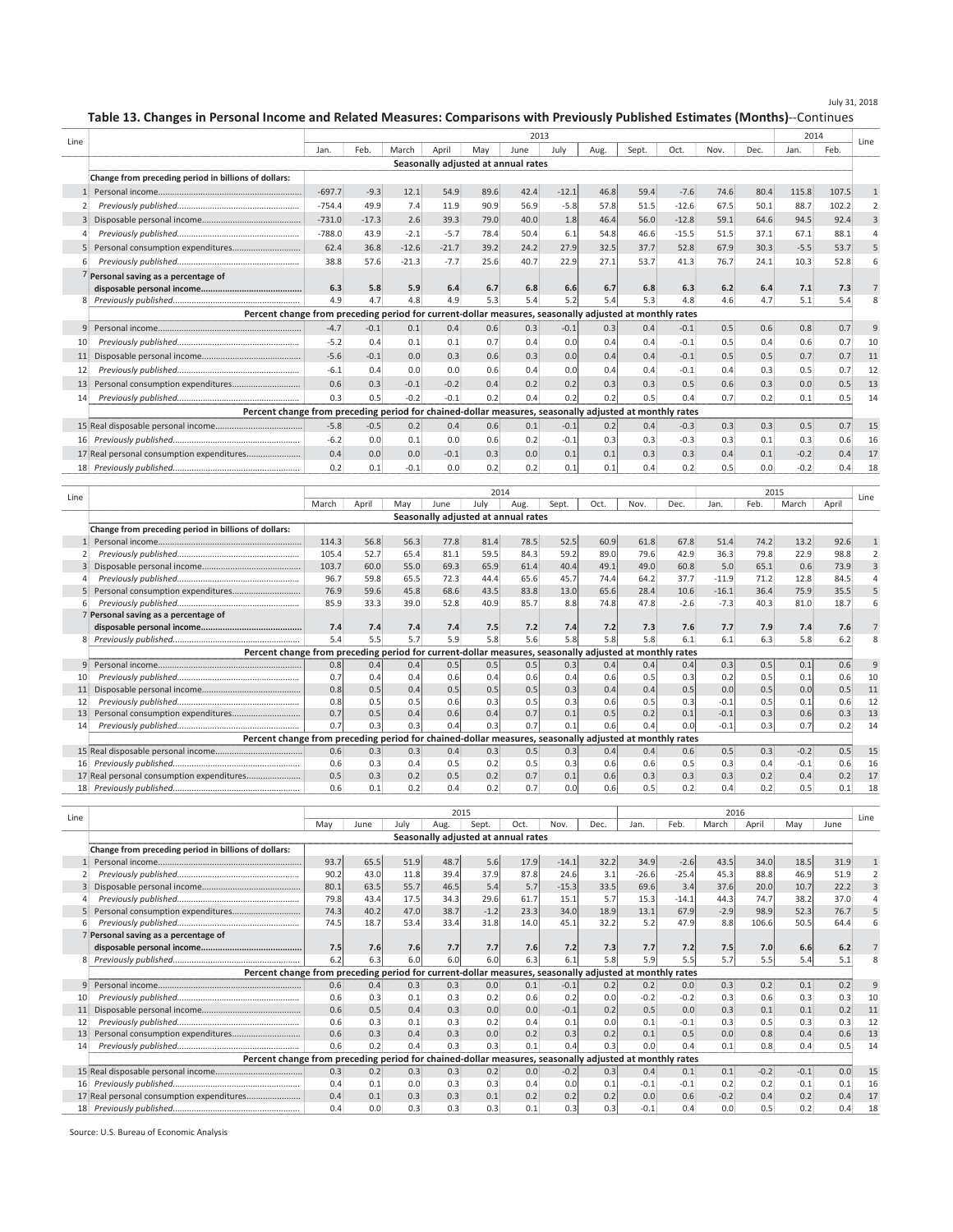# **Table 13. Changes in Personal Income and Related Measures: Comparisons with Previously Published Estimates (Months)**--Table Ends

July 31, 2018

| Line |                                                                                                        |      | 2016   |        |        |                                     |        |        | 2017    |       |        |      |                 |      |      | Line |
|------|--------------------------------------------------------------------------------------------------------|------|--------|--------|--------|-------------------------------------|--------|--------|---------|-------|--------|------|-----------------|------|------|------|
|      |                                                                                                        | July | Aug.   | Sept.  | Oct.   | Nov.                                | Dec.   | Jan.   | Feb.    | March | April  | May  | June            | July | Aug. |      |
|      |                                                                                                        |      |        |        |        | Seasonally adjusted at annual rates |        |        |         |       |        |      |                 |      |      |      |
|      | Change from preceding period in billions of dollars:                                                   |      |        |        |        |                                     |        |        |         |       |        |      |                 |      |      |      |
|      |                                                                                                        | 64.4 | 38.4   | 64.8   | 67.9   | 51.4                                | 68.7   | 118.7  | 82.2    | 48.6  | 11.3   | 62.0 | 12.9            | 68.1 | 73.2 |      |
|      |                                                                                                        | 55.7 | 8.7    | 18.7   | $-7.9$ | $-21.1$                             | 12.9   | 146.2  | 83.7    | 47.6  | 9.5    | 39.4 | $-3.2$          | 62.4 | 45.3 |      |
|      |                                                                                                        | 52.7 | 36.1   | 58.5   | 66.1   | 45.1                                | 54.9   | 118.5  | 69.3    | 47.2  | 11.6   | 61.1 | 1.7             | 52.1 | 62.3 |      |
|      |                                                                                                        | 37.7 | 6.2    | 16.8   | 2.1    | $-18.4$                             | 3.7    | 123.9  | 65.3    | 42.6  | 21.6   | 51.7 | $-3.2$          | 28.3 | 24.1 |      |
|      |                                                                                                        | 15.1 | 51.7   | 61.7   | 41.0   | 35.9                                | 62.8   | 55.4   | $-14.3$ | 75.1  | 44.5   | 25.5 | 36.7            | 26.0 | 47.0 |      |
|      |                                                                                                        | 34.6 | 34.4   | 81.5   | 41.0   | 40.7                                | 70.8   | 42.3   | 15.0    | 64.6  | 42.1   | 28.5 | 18.8            | 39.9 | 23.9 |      |
|      | Personal saving as a percentage of                                                                     |      |        |        |        |                                     |        |        |         |       |        |      |                 |      |      |      |
|      |                                                                                                        | 6.4  | 6.3    | 6.3    | 6.4    | 6.4                                 | 6.3    | 6.7    | 7.2     | 7.0   | 6.7    | 6.9  | 6.6             | 6.7  | 6.8  |      |
|      |                                                                                                        | 5.1  | 4.9    | 4.5    |        | 3.7                                 | 3.2    | 3.7    | 4.1     | 3.9   | 3.7    | 3.8  | 3.6             | 3.5  | 3.5  |      |
|      | Percent change from preceding period for current-dollar measures, seasonally adjusted at monthly rates |      |        |        |        |                                     |        |        |         |       |        |      |                 |      |      |      |
| q    |                                                                                                        | 0.4  | 0.2    | 0.4    | 0.4    | 0.3                                 | 0.4    | 0.7    | 0.5     | 0.3   | 0.1    | 0.4  | 0.1             | 0.4  | 0.4  |      |
| 10   |                                                                                                        | 0.3  | 0.1    | 0.1    | 0.0    | $-0.1$                              | 0.1    | 0.9    | 0.5     | 0.3   | 0.1    | 0.2  | 0. <sub>C</sub> | 0.4  | 0.3  | 10   |
| 11   |                                                                                                        | 0.4  | 0.3    | 0.4    | 0.5    | 0.3                                 | 0.4    | 0.8    | 0.5     | 0.3   | 0.1    | 0.4  | 0.0             | 0.4  | 0.4  | 11   |
| 12   |                                                                                                        | 0.3  | 0.0    | 0.1    | 0.0    | $-0.1$                              | 0.0    | 0.9    | 0.5     | 0.3   | 0.2    | 0.4  | 0.0             | 0.2  |      | 12   |
| 13   |                                                                                                        | 0.1  | 0.4    | 0.5    | 0.3    | 0.3                                 | 0.5    | 0.4    | $-0.1$  | 0.6   | 0.3    | 0.2  | 0.3             | 0.2  | 0.4  | 13   |
| 14   |                                                                                                        | 0.3  | 0.3    | 0.6    | 0.3    | 0.3                                 | 0.5    | 0.3    | 0.1     | 0.5   | 0.3    | 0.2  | 0.1             | 0.3  | 0.2  | 14   |
|      | Percent change from preceding period for chained-dollar measures, seasonally adjusted at monthly rates |      |        |        |        |                                     |        |        |         |       |        |      |                 |      |      |      |
|      |                                                                                                        | 0.3  | 0.1    | 0.3    | 0.2    | 0.2                                 | 0.2    | 0.4    | 0.4     | 0.5   | $-0.2$ | 0.4  | $-0.1$          | 0.3  | 0.2  | 15   |
| 16   |                                                                                                        | 0.2  | $-0.1$ | $-0.1$ | $-0.2$ | $-0.2$                              | $-0.2$ | 0.5    | 0.4     | 0.5   | $-0.1$ | 0.4  | $-0.1$          | 0.1  | 0.0  | 16   |
|      |                                                                                                        | 0.0  | 0.2    | 0.4    | 0.1    | 0.2                                 | 0.3    | 0.0    | $-0.1$  | 0.7   | 0.1    | 0.2  | 0.2             | 0.1  | 0.1  | 17   |
|      |                                                                                                        | 0.2  | 0.1    | 0.5    | 0.1    | 0.3                                 | 0.4    | $-0.1$ | 0.0     | 0.7   | 0.1    | 0.3  | 0.1             | 0.2  | 0.0  | 18   |
|      |                                                                                                        |      |        |        |        |                                     |        |        |         |       |        |      |                 |      |      |      |

| Line |                                                                                                        |       | 2017 |                                     |      |        | Line    |       |       |      |                |
|------|--------------------------------------------------------------------------------------------------------|-------|------|-------------------------------------|------|--------|---------|-------|-------|------|----------------|
|      |                                                                                                        | Sept. | Oct. | Nov.                                | Dec. | Jan.   | Feb.    | March | April | May  |                |
|      |                                                                                                        |       |      | Seasonally adjusted at annual rates |      |        |         |       |       |      |                |
|      | Change from preceding period in billions of dollars:                                                   |       |      |                                     |      |        |         |       |       |      |                |
|      |                                                                                                        | 83.1  | 68.4 | 57.9                                | 63.4 | 92.9   | 57.8    | 68.4  | 51.1  | 65.9 |                |
|      |                                                                                                        | 77.4  | 64.6 | 58.9                                | 69.4 | 65.8   | 58.9    | 51.1  | 41.1  | 60.0 |                |
|      |                                                                                                        | 73.4  | 66.0 | 48.2                                | 53.3 | 151.9  | 49.8    | 60.2  | 47.9  | 61.6 | 3              |
|      |                                                                                                        | 58.9  | 46.9 | 43.0                                | 57.7 | 121.8  | 46.3    | 43.9  | 48.9  | 63.2 |                |
|      |                                                                                                        | 106.9 | 59.5 | 92.9                                | 35.1 | 29.0   | $-16.7$ | 84.3  | 84.3  | 65.4 | 5              |
| 6    |                                                                                                        | 132.7 | 44.1 | 95.7                                | 62.7 | 17.0   | $-7.5$  | 87.3  | 68.1  | 27.8 |                |
|      | 7 Personal saving as a percentage of                                                                   |       |      |                                     |      |        |         |       |       |      |                |
|      |                                                                                                        | 6.6   | 6.5  | 6.2                                 | 6.2  | 7.0    | 7.4     | 7.2   | 6.9   | 6.8  |                |
| 8    |                                                                                                        | 3.0   | 3.0  | 2.5                                 | 2.4  | 3.1    | 3.5     | 3.2   | 3.0   | 3.2  | 8              |
|      | Percent change from preceding period for current-dollar measures, seasonally adjusted at monthly rates |       |      |                                     |      |        |         |       |       |      |                |
| 9    |                                                                                                        | 0.5   | 0.4  | 0.3                                 | 0.4  | 0.5    | 0.3     | 0.4   | 0.3   | 0.4  | $\overline{9}$ |
| 10   |                                                                                                        | 0.5   | 0.4  | 0.4                                 | 0.4  | 0.4    | 0.4     | 0.3   | 0.2   | 0.4  | 10             |
| 11   |                                                                                                        | 0.5   | 0.4  | 0.3                                 | 0.4  | 1.0    | 0.3     | 0.4   | 0.3   | 0.4  | 11             |
| 12   |                                                                                                        | 0.4   | 0.3  | 0.3                                 | 0.4  | 0.8    | 0.3     | 0.3   | 0.3   | 0.4  | 12             |
| 13   |                                                                                                        | 0.8   | 0.4  | 0.7                                 | 0.3  | 0.2    | $-0.1$  | 0.6   | 0.6   | 0.5  | 13             |
| 14   |                                                                                                        | 1.0   | 0.3  | 0.7                                 | 0.5  | 0.1    | $-0.1$  | 0.6   | 0.5   | 0.2  | 14             |
|      | Percent change from preceding period for chained-dollar measures, seasonally adjusted at monthly rates |       |      |                                     |      |        |         |       |       |      |                |
|      |                                                                                                        | 0.2   | 0.3  | 0.1                                 | 0.2  | 0.7    | 0.2     | 0.3   | 0.1   | 0.2  | 15             |
| 16   |                                                                                                        | 0.0   | 0.2  | 0.1                                 | 0.3  | 0.5    | 0.2     | 0.3   | 0.1   | 0.2  | 16             |
|      |                                                                                                        | 0.5   | 0.3  | 0.5                                 | 0.1  | $-0.1$ | $-0.3$  | 0.6   | 0.4   | 0.3  | 17             |
| 18   |                                                                                                        | 0.6   | 0.2  | 0.5                                 | 0.3  | $-0.2$ | $-0.2$  | 0.6   | 0.3   | 0.0  | 18             |